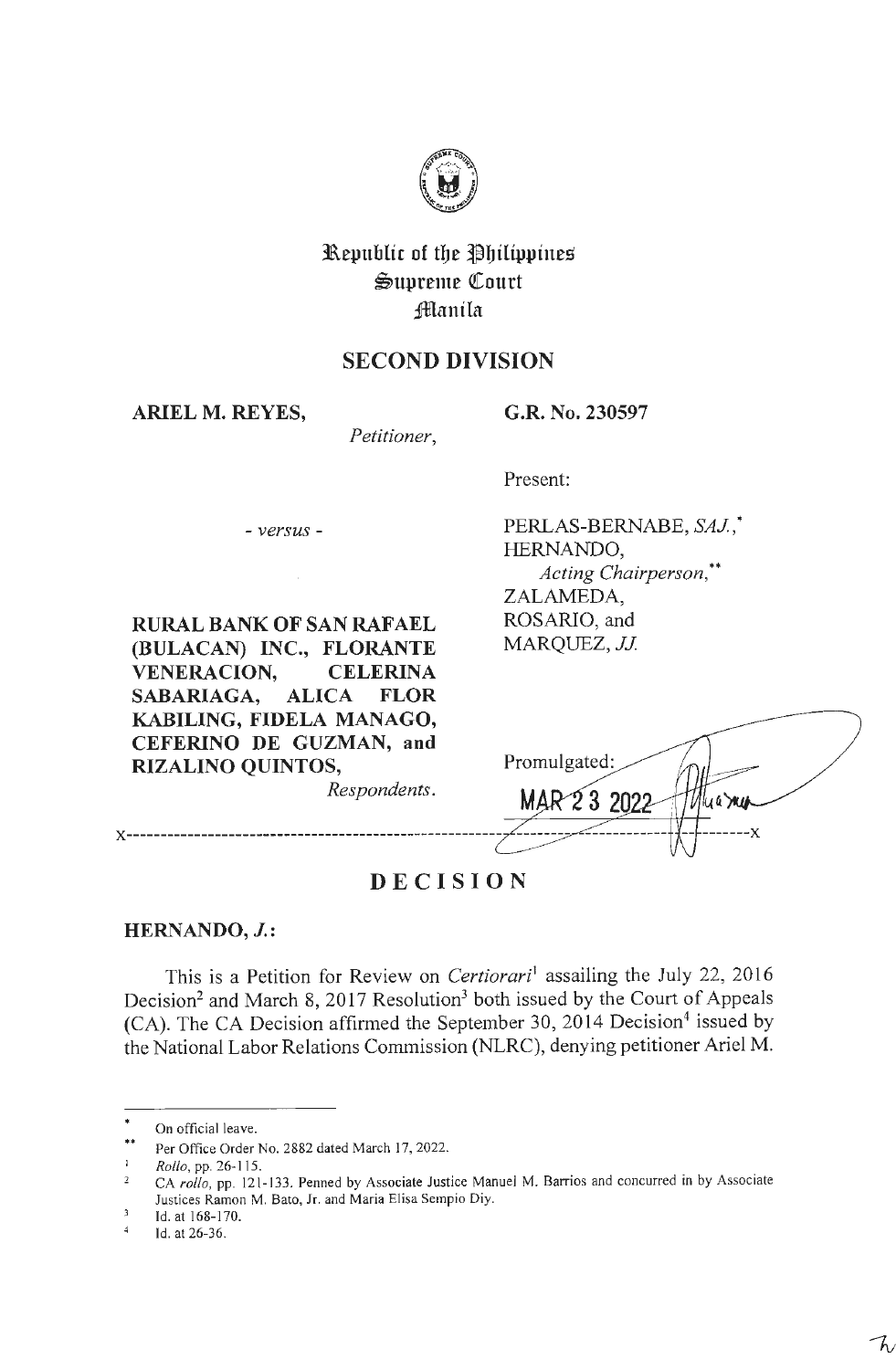W

Reyes' (Reyes) appeal, and reversing the February 24, 2014 Labor Arbiter's Decision,<sup>5</sup> which found him illegally dismissed and entitled to money claims. Meanwhile, the CA Resolution denied Reyes' Motion for Reconsideration.

### **The Factual Antecedents:**

Respondent Rural Bank of San Rafael (Bulacan) Inc. (RBSR) is a domestic banking corporation while respondents Florante Veneracion (Veneracion), Celerina Sabariaga (Sabariaga), Alicia Flor Kabiling (Kabiling), Fidela Manago (Manago), Ceferino De Guzman (De Guzman), and Rizalino Quintos (Quintos) (collectively, respondents), are members ofRBSR's Board of Directors.

Sometime in 2012, several stockholders of RBSR complained about the discrepancies in the amounts of the purchase price of stock subscriptions appearing in the original receipts as against the duplicate copies issued by the bank. The anomaly involved several millions of pesos collected from stockholders of **RBSR** which, if not corrected, will certainly tarnish the image and integrity of the latter.

Acting on this anomaly, RBSR conducted an investigation and confinned the irregularities. It was discovered that in the original receipts given to the stockholders, the stated price of shares ranged from P250.00 to P275.00, but in the duplicate copies retained by RBSR, only  $P100.00$  was indicated. Moreover, the original receipts were signed by Flordeliza Cruz, then President of RBSR, while the duplicate copies were signed either by its then Treasury Head Emilline C. Bognot (Bognot), or Branch Manager Reynaldo Eusebio, Jr. (Eusebio).

Thus, in compliance with the Manual of Regulations for Banks mandating the prompt report of anomalies to the *Bangko Sentral ng Pilipinas* (BSP), RBSR's Board of Directors approved a Report on Crimes and Losses and  $directed Reyes - as Compliance Officer - to certify the same. However, Reyes$ refused to certify the report, reasoning that no independent investigation was conducted, and that he cannot completely validate the same for lack of material data and evidence, and that he was being pressured to certify the report.

Thereafter, Reyes claimed that instead of furnishing him the hard copies of the reports and its original attachments to enable him to verify and certify the same, RBSR issued him two show cause orders and put him on preventive

<sup>5</sup> Id. at 220-229.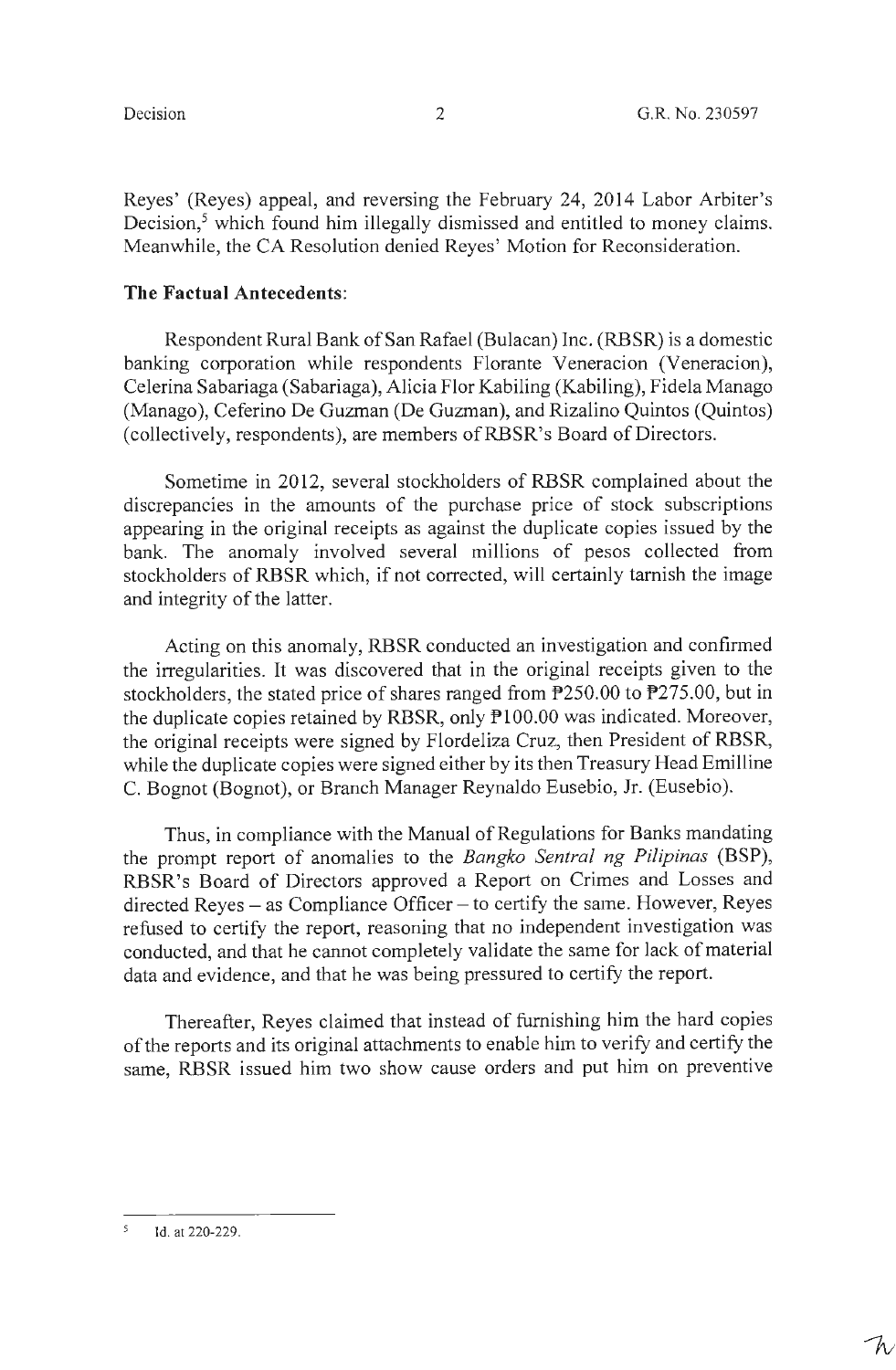$\mathcal{T}_{\mathcal{N}}$ 

suspension for neglect of duty. Meanwhile, RBSR contended that several administrative hearings were scheduled to hear Reyes' side, but all were ignored.

On March 25, 2013, Reyes, together with Bognot and Eusebio (complainants) - who were principally accused of theft/misappropriation of funds in connection with the anomaly  $-$  filed a Complaint<sup>6</sup> against respondents for illegal suspension and money claims. An Amended Complaint<sup>7</sup> was subsequently filed to include illegal dismissal, in view of their eventual dismissal from work.

## **Ruling of the Labor Arbiter:**

In a Decision<sup>8</sup> dated February 24, 2014, Labor Arbiter Reynaldo V. Abdon found RBSR guilty of illegally dismissing Reyes, Bognot, and Eusebio. The arbiter's ruling was mainly based on RBSR's failure to file its Position Paper and submit its evidence during the proceedings, which constrained the arbiter to rule on the matter based solely on the complainants' evidence.

Based on the complainants' evidence and submissions, the arbiter found that complainants' dismissal was without a valid cause, and that they were denied due process for having been summarily dismissed. Further, it is incumbent upon the employer to show proof that the employee was dismissed for a just or authorized cause, which the bank failed to establish since it did not file its Position Paper and submit its evidence.

The dispositive portion of the Decision reads:

WHEREFORE, premises considered, judgment is hereby declared that complainants were illegally terminated by respondents. Consequently, respondent Rural Bank of San Rafael Bulacan and individual respondents Florante Veneracion, Celerina Sabariaga, Alicia Flor C. Kabiling, Fidela Manago, Fabian Cordero, Ceferino De Guzman and Rizalino Quintos III are jointly and severally DIRECTED to PAY complainants to *(sic)* their backwages and separation pay, accrued leave benefits and proportionate 13<sup>th</sup> month pay as follows:

| <b>Name</b>        | <b>Backwages</b> | Separation Pay | 13 <sup>th</sup> Month Pay |
|--------------------|------------------|----------------|----------------------------|
| Ariel M. Reyes     | P399,960.00      | P180,000.00    | P8,400.00                  |
| Emilline C. Bognot | 333.300.00       | 150,000.00     | 7,000.00                   |

 $\hat{\alpha}$ Id. at 37.

*Rollo, p.93* 

CA *rollo,* pp. 220-229.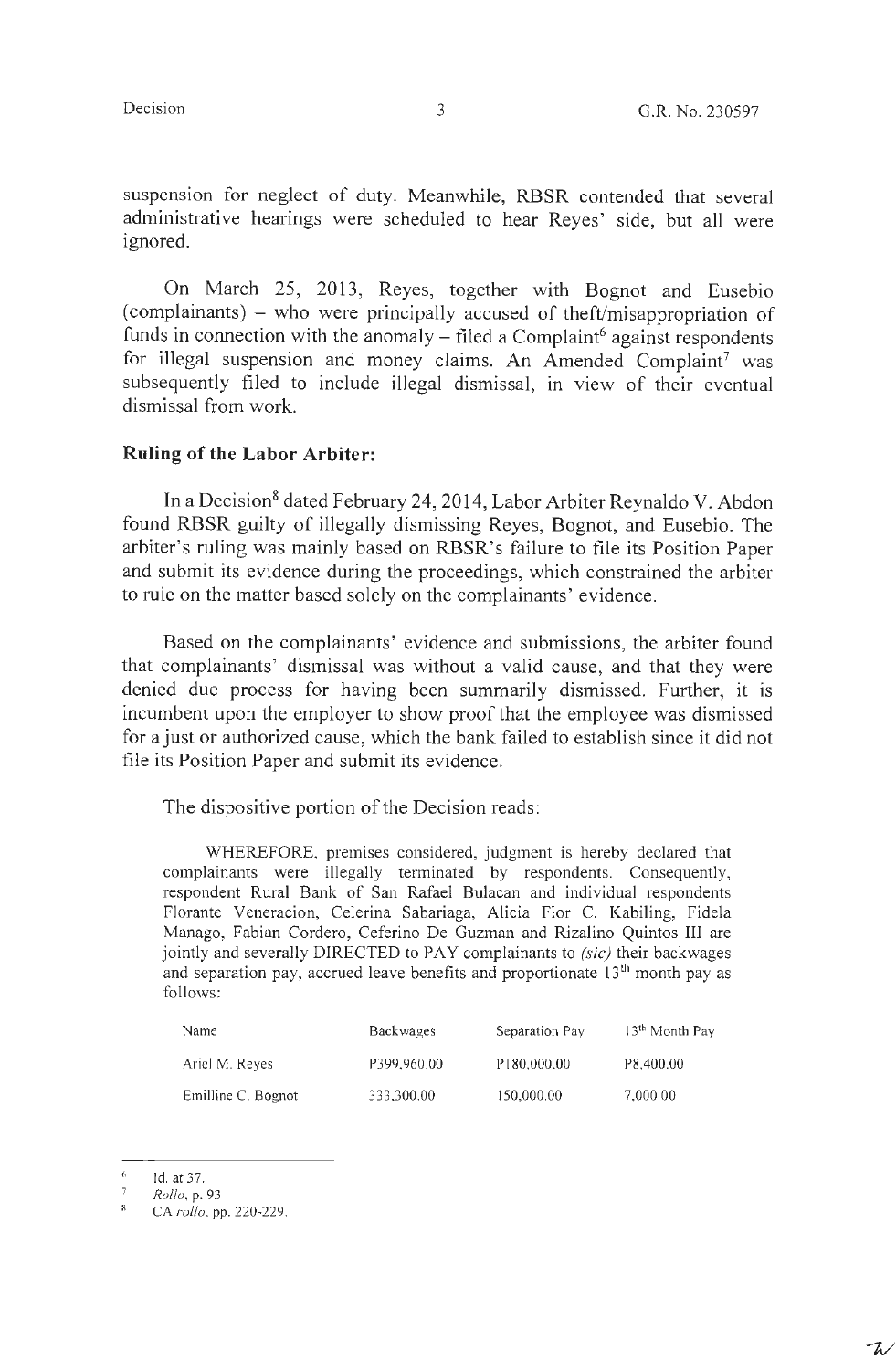フル

Reynaldo M. Eusebio Jr. 447,055.29 442,629.00 9,389. 10

Additionally, respondents are ordered to pay complainants' attorney's fee in the sum of P197,773.33.

Other claims are denied for lack of basis.

SO ORDERED.<sup>9</sup>

Thus, respondents elevated the case to the NLRC.

## **Ruling of the National Labor Relations Commission:**

In its Decision<sup>10</sup> promulgated on September 30, 2014, the NLRC reversed the arbiter's ruling. Notably, the NLRC applied a liberal interpretation and relaxed procedural rules, and held that substantial justice must prevail over technicalities. Thus, the NLRC allowed respondents to submit countervailing evidence even on appeal.

On the substantial issue, the NLRC found that complainants were not illegally dismissed. Respondents were able to discharge the burden of proving that they had a just cause to terminate complainants' employment.

The dispositive portion of the NLRC Decision reads:

**WHEREFORE,** the appeal is GRANTED. The decision of the labor arbiter is hereby reversed and set-aside. The complaint is dismissed for lack of merit.

so ORDERED. <sup>11</sup>

Aggrieved, Reyes and Bognot filed a Petition for *Certiorari*<sup>12</sup> before the CA. They imputed grave abuse of discretion amounting to lack or excess of jurisdiction on the part of the NLRC in relaxing procedural rules and allowing respondents to submit their evidence for the first time, even if the case was already on appeal.

Meanwhile, Eusebio no longer pursued his case.

 $^{9}$  Id. at 228-229.

 $\frac{10}{11}$  Id. at 26-36.<br>
Id. at 35-36.

<sup>12</sup> Id. at 3-15.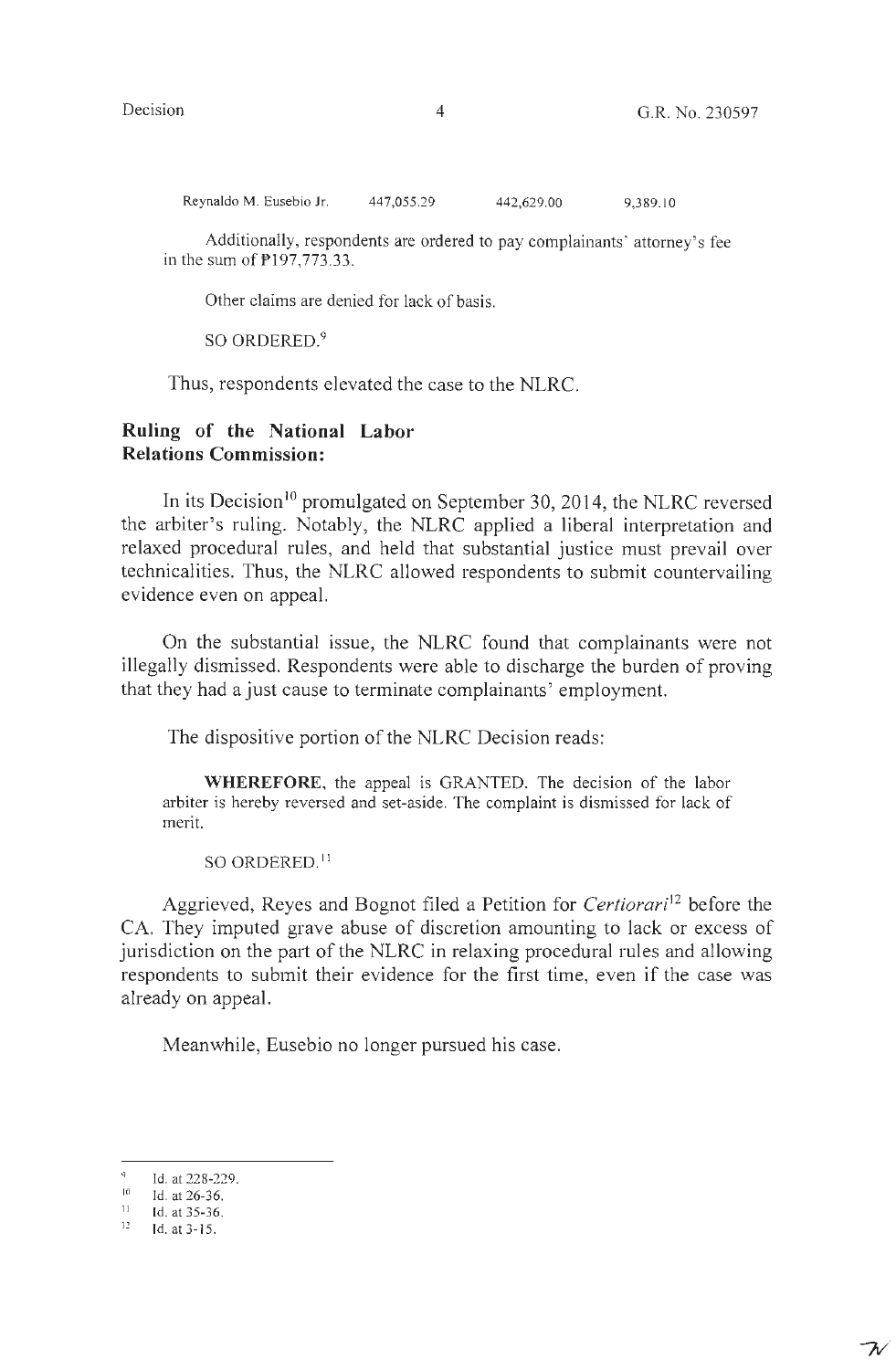## **Ruling of the Court of Appeals:**

In its Decision<sup>13</sup> dated July 22, 2016, the CA affirmed the NLRC Decision and found no grave abuse of discretion on the part of the latter in relaxing its procedural rules. The CA held that the respondents' failure to file their Position Paper and submit their evidence was justified and satisfactorily explained, "since they were not given summons, nor notified of the scheduled preliminary conference and further hearings after the amended complaint was filed."<sup>14</sup> After having settled the procedural issue, the CA proceeded to rule that "petitioners were validly dismissed for a just and valid cause  $x \times x$ .<sup>"15</sup>

The dispositive portion of the CA Decision reads:

**WHEREFORE,** the foregoing considered, the Petition for *Certiorari* is **DENIED.** The assailed Decision and Resolution of public respondent NLRC are **AFFIRMED** *in toto.* 

SO ORDERED. <sup>16</sup>

Reyes and Bognot filed a Motion for Reconsideration, but it was denied in a Resolution<sup>17</sup> dated March 8, 2017.

Unyielding, Reyes elevated the case before this Court via a Petition for Review on *Certiorari.* On the other hand, Bognot yielded and no longer joined Reyes' petition.

#### **Issues**

1. Whether the CA erred in affirming the NLRC Decision which reversed the ruling of the Labor Arbiter; and

2. Whether Reyes was illegally dismissed.

## **Our Ruling**

The appeal is meritorious.

<sup>13</sup>  Id.at 12 1-133.

<sup>14</sup>  Id. at 127.

<sup>15</sup>  Id. at 128.

<sup>16</sup> Id. at 133.

 $17$  1d. at 168-170.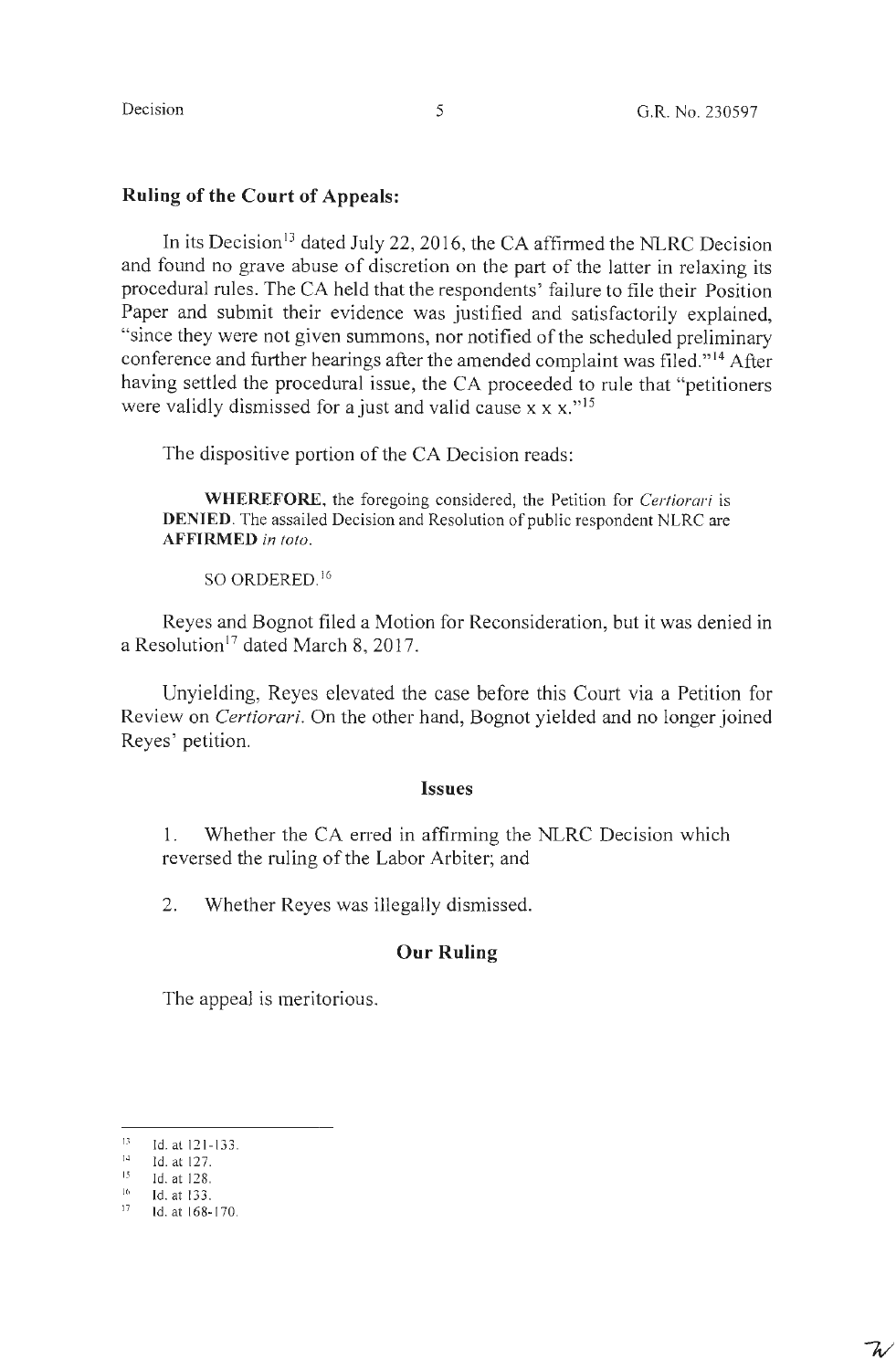$\mathcal{T}_{\mathcal{N}}$ 

**The CA erred in affirming the NLRC Decision.** 

**a. Respondents were not denied due process. A liberal interpretation of the procedural rules was not warranted.** 

On this point, Reyes mainly argues that  $-$ 

The Court of Appeals abused its discretion amounting to lack or excess of jurisdiction in affirming the Decision of the NLRC which in effect declared that the NLRC did not abuse its discretion in applying the principle of liberal application of the procedural rules notwithstanding that it was not made an issue in the proceedings before the Labor Arbiter, and ruling that respondent's Appeal is meritorious even though the appeal does not fall to *(sic)* any of the grounds for filing of appeal before the Commission.<sup>18</sup>

Meanwhile, respondents assert that the NLRC and CA were correct in allowing them to present evidence, albeit belatedly; otherwise, their right to due process would have been denied. Further, they claim that "there was no summons sent to any of the private respondents after the filing of the amended complaint."<sup>19</sup>

Respondents are wrong.

Due process has been described as a "malleable concept anchored on fairness and equity."<sup>20</sup> Indeed, at its core is simply the reasonable opportunity for every party to be heard. The late constitutionalist Father Joaquin G. Bernas, S.J., further expounds on this concept:

Whether in judicial or administrative proceedings, therefore, the heart of procedural due process is the need for notice and an opportunity to be heard. **Moreover, what is required is not actual hearing but a real opportunity to be heard. Thus, one who refuses to appear at a hearing is not thereby denied due process if a decision is reached without waiting for him.** Likewise, the requirement of due process can be satisfied by subsequent due hearing.<sup>21</sup> (Emphasis supplied).

Applying this principle, a review of the records will reveal that during the proceedings before the arbiter, respondents have been accorded ample opportunity to present their side. The arbiter made the following observations:

<sup>18</sup>  19 Rollo, p. 29.

Id. at 122.

<sup>20</sup>  *Saunar v. Ermita, 822 Phil. 536, 555 (2017).* 

 $21$ JOAQUIN G. BERNAS, S.J., THE 1987 CONSTITUTION OF THE REPUBLIC OF THE PHILIPPINES: A COMMENTARY, at 116. (2009 Edition).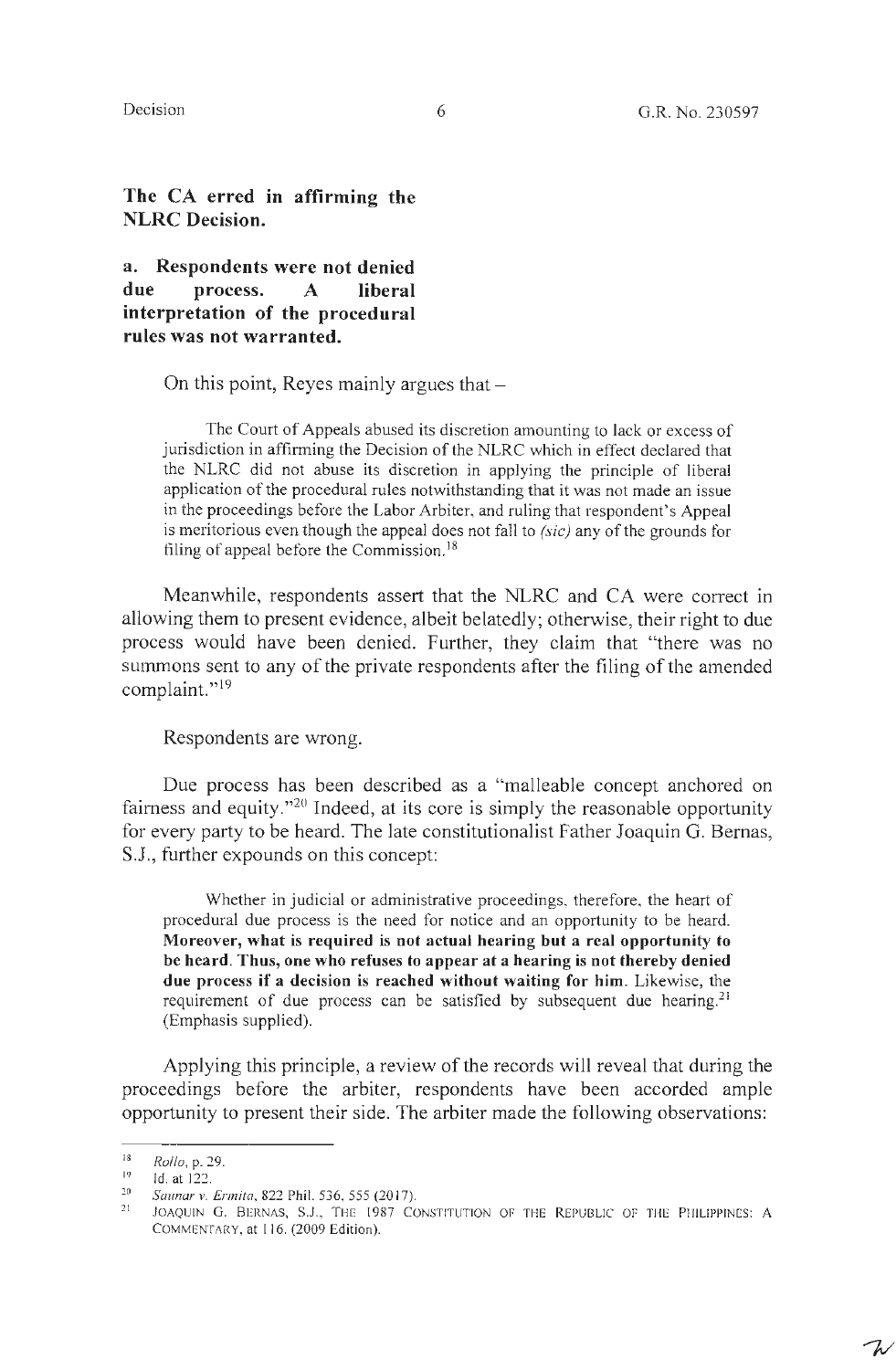On June 4, 2013, after complainants filed their amended complaint, they filed their Position Paper. The respondents failed to appear but their counsel and representative appeared much earlier than the scheduled date of hearing and secured a photocopy of amended complaint. Thus, this Office directed the parties to appear [in] another conference on June 19, 2013 at 10:30 am to give respondents the opportunity to submit their position paper. Complainants manifested that if respondents would still fail to file their position paper on the next setting, this case should be deemed submitted their *(sic)* decision *ex-parte.* 

On June 19, 2013, only complainants appeared and moved to submit this case for decision in view of the failure of the respondents to appear and submit their position paper despite ample time to  $(sic)$  given to them.<sup>22</sup>

Based on this undisputed finding, it appears that respondents have unjustifiably missed at least two settings: that on June 4, 2013, and that on June 19, 2013. To stress, respondents missed the hearing on June 19, 2013 despite having been directed prior by the arbiter to attend. Moreover, it must be noted that respondents, at this point in time, have already obtained a copy of the amended complaint which would have enabled them to intelligently respond.

Respondents further explained in their Memorandum<sup>23</sup> filed before the CA:

16.  $x \times x$  Here, there was no summons sent to any of the private respondents after the filing of the amended complaint. There was also no mandatory conciliation and mediation conference in two settings. As the Decision of the Honorable Labor Arbiter states, "On June 4, 2013, after the complainants filed their amended complaint, they filed their Position Paper." There was no mention of any issuance of summons to the private respondents and setting of mandatory conciliation and mediation conference. Further, no copy of the Position Paper was ever sent or received by the respondents.<sup>24</sup>

Ruling for the Respondents, the CA held:

In this case, it is conceded that private respondents lost the case before the Labor Arbiter as they were not able to submit a position paper and adduce evidence in their behalf, nor to attend the scheduled preliminary conference. As found by public respondent NLRC, their failure to do so was satisfactorily explained, since they were not given summons, nor notified of the scheduled preliminary conference and further hearings after the amended complaint was filed. For this reason, public respondent NLRC ruled that such procedural oversights were not deliberate, dilatory or obstructive omissions on the part of private respondents. In short, their failure to present evidence and to attend the hearings can be justified due to lack of notice.  $x \times x^{25}$ 

<sup>22</sup>  CA *rollo,* pp. 220-22 1.

<sup>23</sup>  Id. at 90-115.

<sup>24</sup>  Id. at 95.

<sup>25</sup>  Id. at 127-128.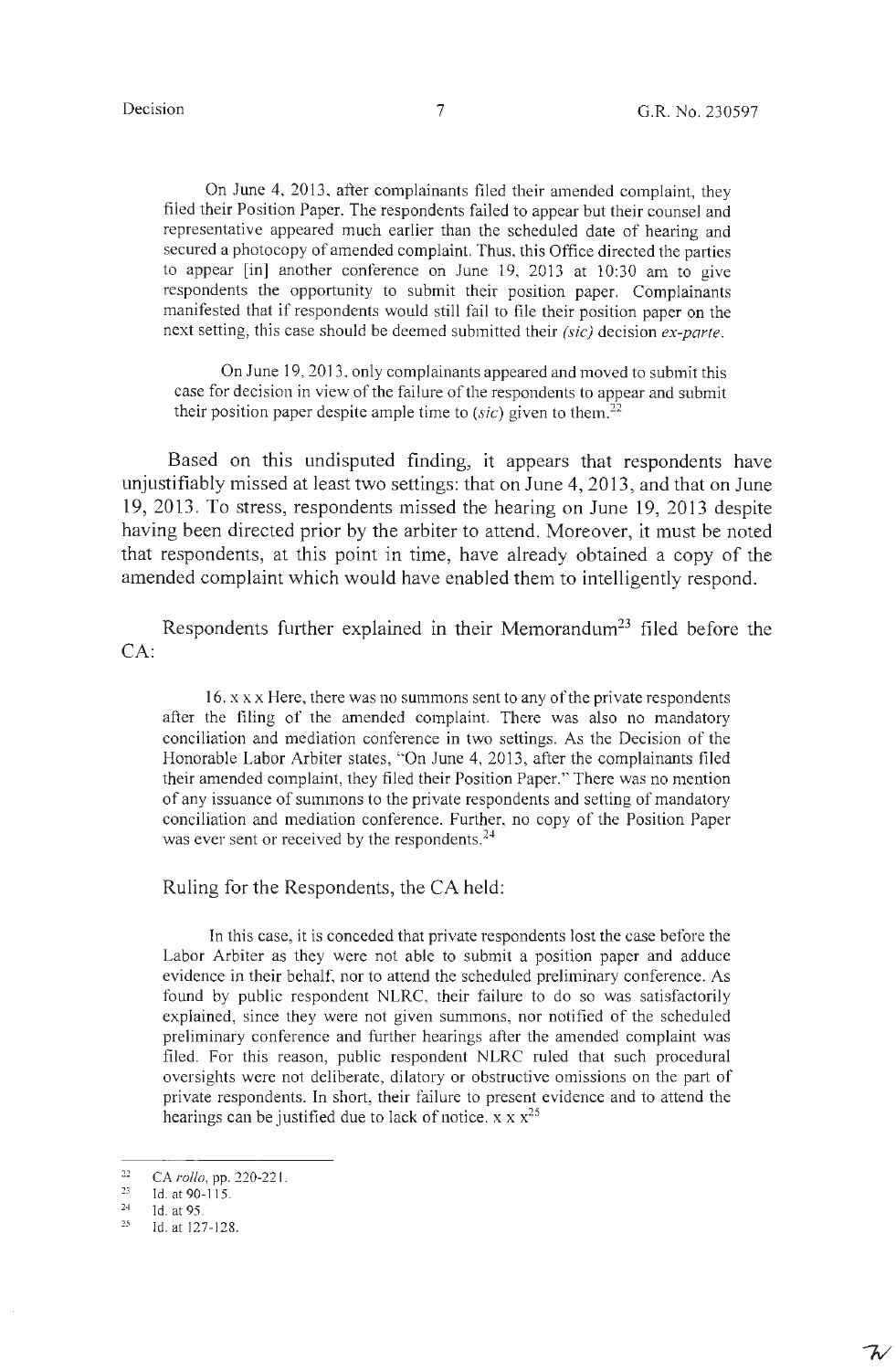We do not agree.

While it may be true that the arbiter failed to issue summons, such circumstance cannot operate as a denial of respondents' right to due process because the fact remains that **respondents have already obtained a copy of the amended complaint, and have been duly notified of the June 19, 2013 hearing.** Section 3 of the 2011 NLRC Rules of Procedure (2011 NLRC Rules) provide:

**SECTION 3.** *Issuance of Summons.* – Within two (2) days from receipt of a complaint or amended complaint, the Labor Arbiter shall issue the required summons, attaching thereto a copy of the complaint or amended complaint and its annexes, if any. The summons shall specify the date, time and place of the mandatory conciliation and mediation conference in two (2) settings.

Clear from the foregoing that the issuance of summons is done in order to apprise the respondent of the case filed and as a means to furnish them a copy of the complaint so they can intelligently respond. Given the circumstances in the present case, the issuance of the summons would have been a mere superfluity since again, respondents have already obtained a copy of the amended complaint and notified of the upcoming hearing date.

To add, respondents' absence during the June 4, 2013 hearing is likewise unexplained, as confirmed by the NLRC in its Decision, to wit:

It appears that **the same day that the parties met in an attempt to settle, which failed, the complainants filed an amended complaint in** Regional Arbitration Branch III. No summons was issued after the amendment of the complaint. Thereafter, the complainants filed their position paper which was received by RAB III **on June 4, 2013, during a hearing at which respondents were not present.** The labor arbiter sent a notice of hearing dated June 6, 2013, informing respondents to appear for a conference on June 19, 2013 at 10:30 a.m. However, the registry return card on record, issued by the bureau of posts shows, that the respondents did not receive this notice of hearing until June 20, 2013. x  $x x^{26}$ (Citations omitted.) (Emphases supplied.)

Thus, a closer examination at the findings of facts of both the Labor Arbiter and NLRC will reveal that there is no incongruence; in fact, they are in accord with and complement each other on the following points: first, that respondents were able to earlier secure a copy of the amended complaint; second, that respondents were absent during the June 4, 2013 and June 19, 2013 hearings; and third, that respondents' absences are unexplained.

<sup>&</sup>lt;sup>26</sup> Id. at 31-32.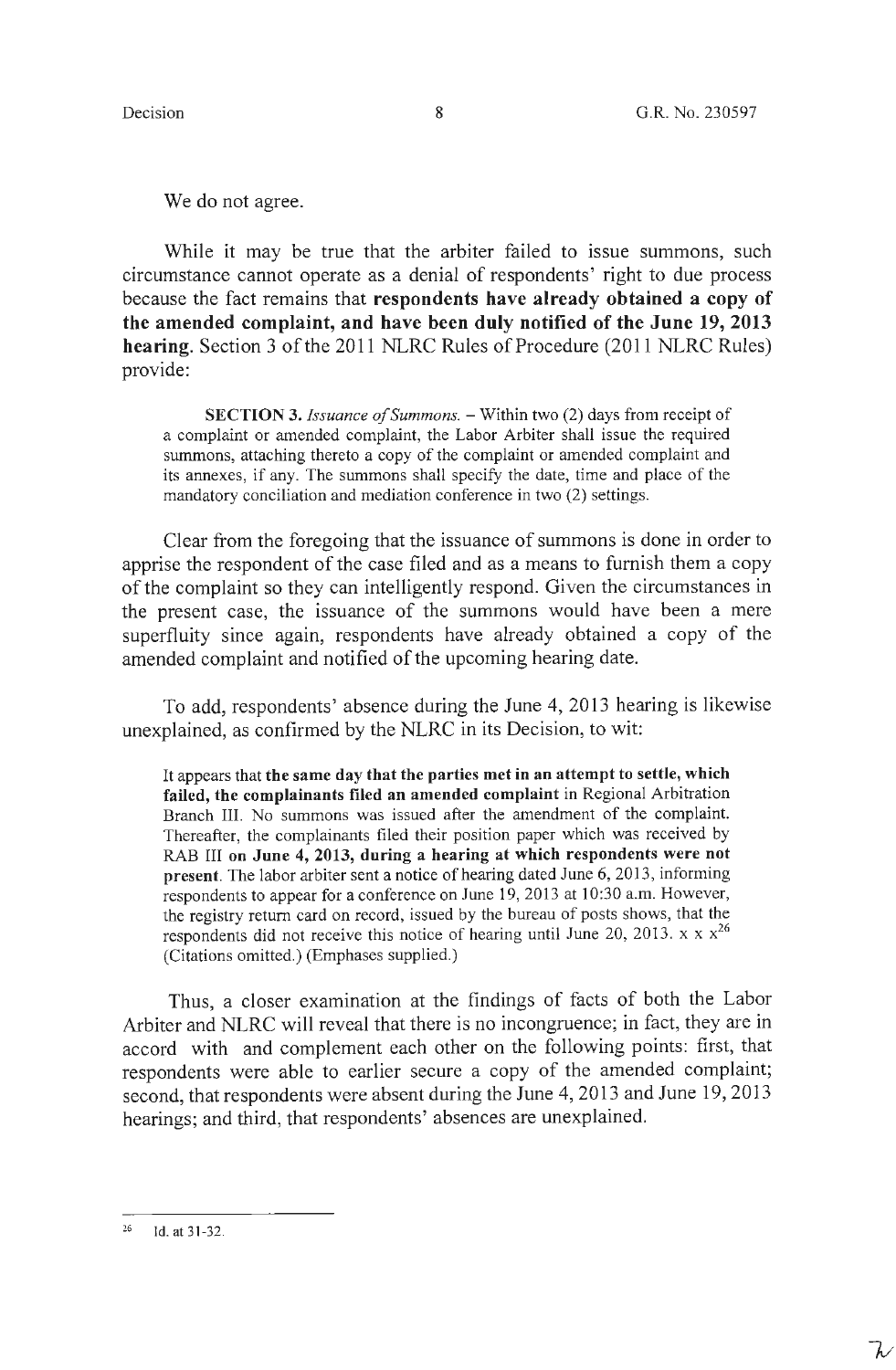Furthermore, we take note of the fact that from the date the respondents obtained a copy of the amended complaint in early June 2013, up to the promulgation of the arbiter's Decision on February 24, 2014, there was no initiative made by them to demand their day in court, so to speak. The records are simply bereft of even the slightest hint of participation from the respondents during the proceedings before the Labor Arbiter. If respondents truly hold sacred their right to due process as they so fervently contend before the NLRC and the CA, they would have wasted no time nor missed no opportunity to assert such right as early as during the initial stages of the proceedings. They could have at least pleaded for the arbiter to reopen the proceedings and admit their Position Paper, if there ever was one. At the very least, respondents were wellaware that a complaint was filed against them and this should have prompted them to be more proactive in the proceedings. Unfortunately, they failed to come through even in these simplest of tasks. In the Court's view, this cavalier attitude exhibited by respondents reeks of negligence and disrespect to duly instituted authorities and rules of procedures, either of which this Court can never tolerate.

While the Court commends the NLRC and the CA in upholding substantial justice, such principle must always be balanced with respect and honest efforts to comply with procedural rules. It cannot always be about substantial justice, especially to the point of disrespect and utter disregard to procedural rules. In Tible & Tible Company, Inc. v. Royal Savings and Loan Association,<sup>27</sup> an eloquent explanation regarding this balance was made:

Much reliance is placed on the rule that *"Courts are not slaves or robots of' technical rules, shorn of judicial discretion. In rendering justice, courts have always been, as they ought to be, conscientiously guided by the norm that on balance, technicalities take a backseat against substantive rights, and not the other way around."* This rule must always be used in the right context, lest injustice, rather than justice would be its end result.

It must never be forgotten that, generally, the application of the rules must be upheld, and the suspension or even mere relaxation of its application, is the exception. This court previously explained:

The Court is not impervious to the frustration that litigants and lawyers alike would at times encounter in procedural bureaucracy but imperative justice requires *correct observance of indispensable technicalities precisely designed to ensure its proper dispemation.* It has long been recognized that strict compliance with the Rules of Court is indispensable for the prevention of needless delays and for the orderly and expeditious dispatch of judicial business.

<sup>27</sup>  574 Phil. 20 (2008), citing *Republic v. Hernandez,* 323 Phil. 606, 630-63 I ( 1996).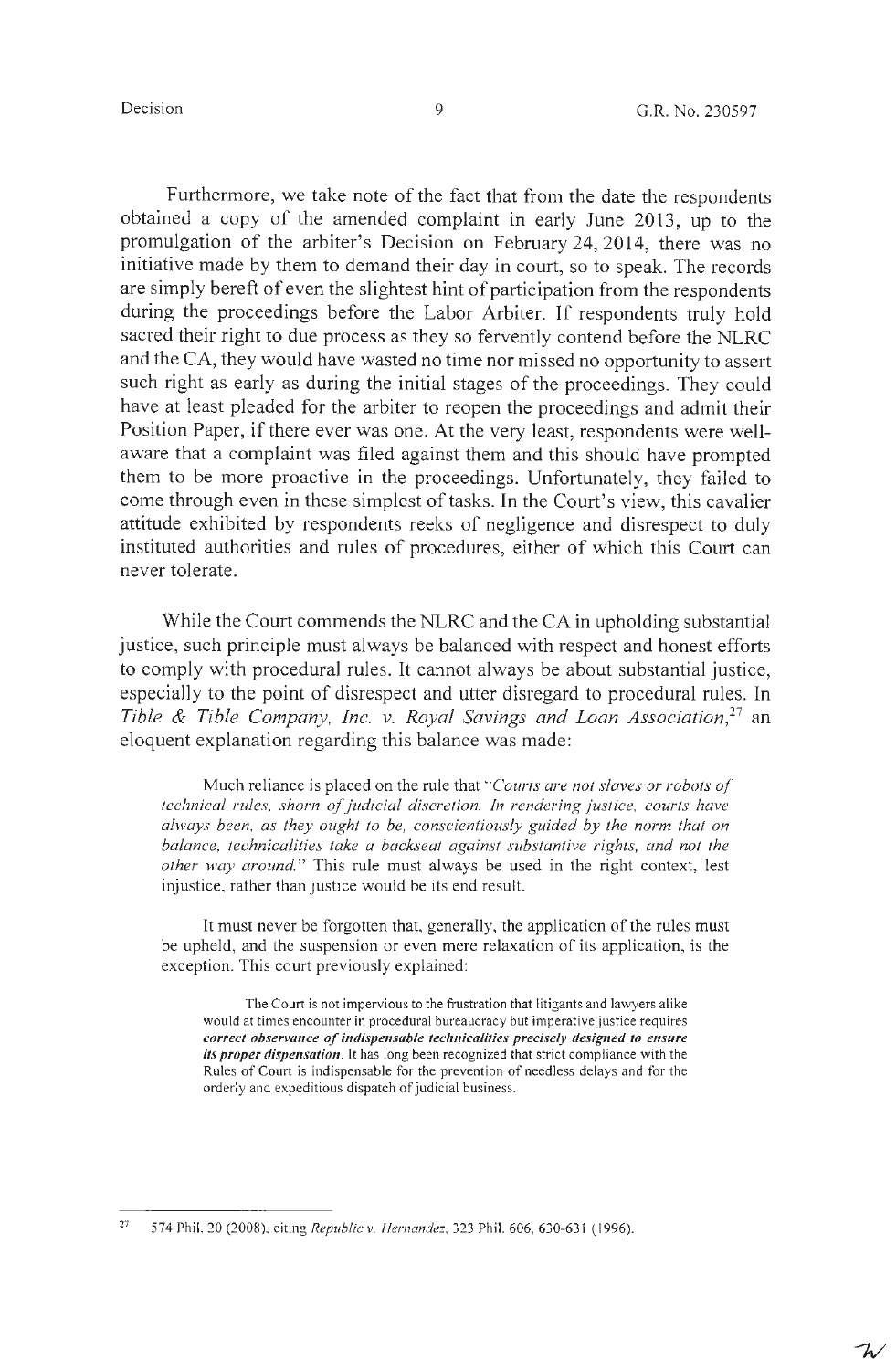*Procedural rules are not to be disdained as mere technicalities that may* be *ignored at will to suit the convenience of a party*. Adjective law is important in ensuring the effective enforcement of substantive rights through the orderly and speedy administration of justice. These rules are not intended to hamper litigants or complicate litigation but, indeed to provide for a system under which a suitor may be heard in the correct form and manner and at the prescribed time in a peaceful confrontation before a judge whose authority they acknowledge.

It cannot be overemphasized that procedural rules have their own wholesome rationale in the orderly administration of justice. Justice has to be *administered according to the Rules in order to obviate arbitrariness, caprice, or whimsicality.* **x x x28** 

In *Loon v. Power Master, Inc.*<sup>29</sup> the Court laid down the following pronouncement:

In labor cases, strict adherence to the technical rules of procedure is not required. Time and again, we have allowed evidence to be submitted for the first time on appeal with the NLRC in the interest of substantial justice. Thus, we have consistently supported the rule that labor officials should use all reasonable means to ascertain the facts in each case speedily and objectively, without regard to technicalities of law or procedure, in the interest of due process.

However, this liberal policy should still be subject to rules of reason and fairplay. **The liberality of procedural rules is qualified by two requirements: (1) a party should adequately explain any delay in the submission of evidence; and (2) a party should sufficiently prove the allegations sought to be proven.** The reason for these requirements is that the liberal application of the rules before quasi-judicial agencies cannot be used to perpetuate injustice and hamper the just resolution of the case. Neither is the rule on liberal construction a license to disregard the rules of procedure.<sup>30</sup>

In the present case, we have already extensively discussed how respondents failed to adequately explain and justify their non-participation in the proceedings before the arbiter. Thus, the application of a more liberal policy is unwarranted, contrary to the rulings of the NLRC and the CA. Besides, the policy of relaxed procedural rules in labor proceedings is mainly for the benefit of the employee, and not the employer, as will be discussed below.

**b. Relaxed and liberal interpretation of labor procedures** - **mainly for the benefit of employee, and not the employer.** 

<sup>28</sup>  Id. at 37-38.

<sup>29</sup>  723 Phil. 5 15 (2013).

<sup>30</sup>  Id. at 528.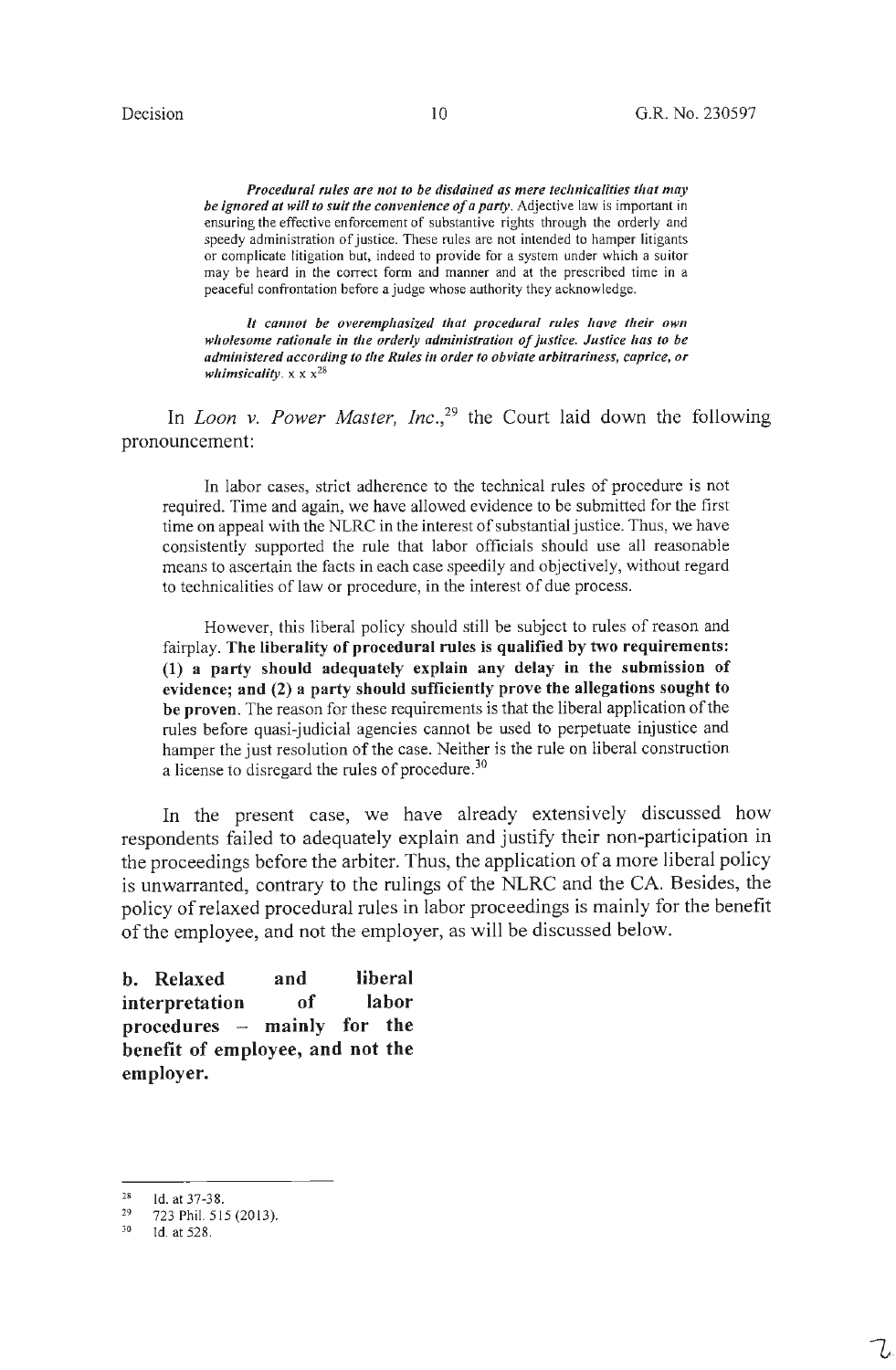$\mathcal{W}$ 

Preliminarily, the Court wishes to address respondents' argument that there were several procedural lapses committed by the arbiter in conducting the proceedings. Respondents repeatedly assert:

Section 3 of the 2011 NLRC Rules of Procedure states that "Within two (2) days from the receipt of a complaint or *amended complaint. the Labor Arbiter shall issue the required summons, attaching thereto a copy of the complaint or amended complaint and its annexes. if'any. The summons shall specify the date. time and place of the mandatorv conciliation and mediation conference in two (2) settings* x x x." Here, there was no summons sent to any of the private respondents after the filing of the amended complaint. There was also no mandatory conciliation and mediation conference in two settings. As the Decision of the Honorable Labor Arbiter states, "On June 4, 2013, after complainants filed their amended complaint, they filed their Position Paper." There was no mention of any issuance of summons to the private respondents and setting of mandatory conciliation and mediation conference. Further, no copy of the Position Paper was ever sent or received by the private respondents.<sup>31</sup> (Underscoring in the original)

In citing the 2011 NLRC Rules, respondents intimate that such should have been strictly followed; that the arbiter must be faulted for not doing so. However, respondents quickly backtracked and asserted before the NLRC that the rules  $-$  the very same one they demand to be strictly enforced  $-$  must be relaxed, obviously when it suited their favor. In the Court's view, this flipflopping stand by the respondents betrays fairness in their position.

In any case, respondents in the present case are not entitled to be accorded a liberal interpretation of the rules; the same being primarily granted for the employee's favor, and not the employer.

The principles embodied by all prevailing labor rules, legislations, and regulations are derived from the Constitution, which intensely protects the working individual and deeply promotes social justice. Article II, Section 18 of the 1987 Constitution provides:

SECTION 18. The State affirms labor as a primary social economic force. It shall protect the rights of workers and promote their welfare.

Meanwhile, Article XIII, Section 3 state:

SECTION 3. The State shall afford full protection to labor, local and overseas, organized and unorganized, and promote full employment and equality of employment opportunities for all.

 $\overline{3}1$ *Rollo.* p. 122.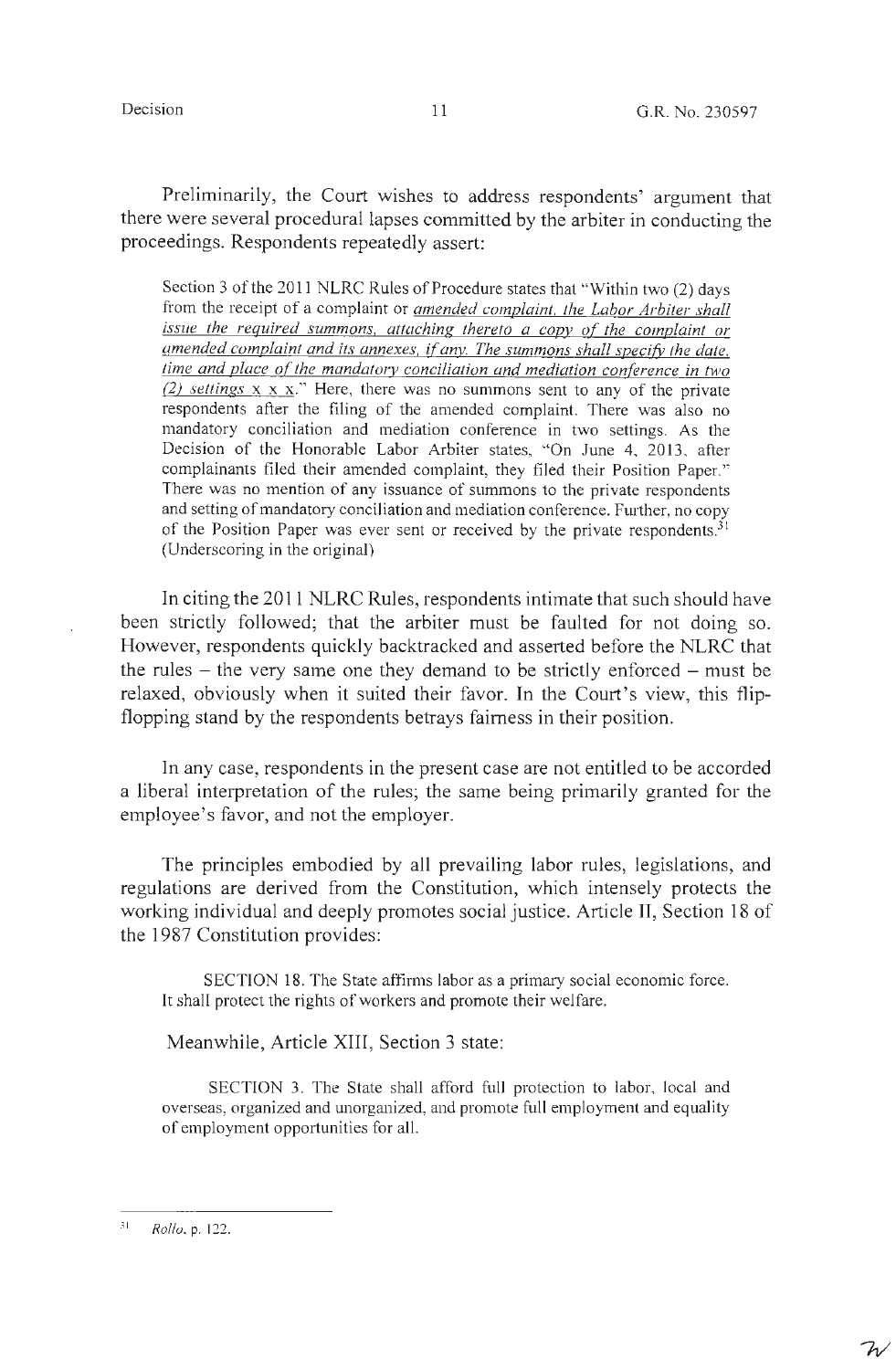Lastly, Article 4 of PD 442<sup>32</sup> or the Labor Code, provides:

Article 4. *Construction in favor of labor*. - All doubts in the implementation and interpretation of the provisions of this Code, including its implementing rules and regulations, shall be resolved in favor of labor.

The measures embedded in our legal system which accord specific protection to labor stems from the reality that normally, the laborer stands on unequal footing as opposed to an employer. Indeed, the labor force is a special class that is constitutionally protected because of the inequality between capital and labor.33 In fact, labor proceedings are so informally and, as much as possible, amicably conducted and without a real need for counsel, perhaps in recognition of the sad fact that a common employee does not or have extremely limited means to secure legal services nor the mettle to endure the extremely antagonizing and adversarial atmosphere of a formal legal battle. Thus, in the common scenario of an unaided worker, who does not possess the necessary knowledge to protect his rights, pitted against his employer in a labor proceeding, We cannot expect the former to be perfectly compliant at all times with every single twist and turn of legal technicality. The same, however, cannot be said for the latter, who more often than not, has the capacity to hire the services of a counsel. As an additional aid therefore, a liberal interpretation of the technical rules of procedure may be allowed if only to further bridge the gap between an employee and an employer.

Relevant to this is Section 2 of the 2011 NLRC Rules which stipulates:

SECTION 2. *CONSTRUCTION*. - These Rules shall be liberally **construed to carry out the objectives of the Constitution, the Labor Code of the Philippines and other relevant legislations,** and to assist the parties in obtaining just, expeditious and inexpensive resolution and settlement of labor disputes. (Emphasis supplied.)

As can be gleaned above, the 2011 NLRC Rules shall be liberally construed in order to attain two purposes: to carry out the objectives of the Constitution and relevant labor laws, and to assist the parties in obtaining a just, expeditious and inexpensive resolution and settlement of labor disputes. Focusing on the first purpose, We recall that one of the objectives of the

**<sup>:</sup>n**  Entitled "A DECREE INSTITUTING A LABOR CODE THEREBY REVISING AND CONSOLIDATING LABOR AND SOCIAL LAWS TO AFFORD PROTECTION TO LABOR, PROMOTE EMPLOYMENT AND HUMAN RESOURCES DEVELOPMENT AND INSURE INDUSTRIAL PEACE BASED ON SOCIAL JUSTICE [LABOR CODE OF THE PHILIPPINES]" Approved: May 1, 1974.

<sup>33</sup>  *Fuji Television Network, Inc. v. Espiritu,* 749 Phil. 388, 428 (2014).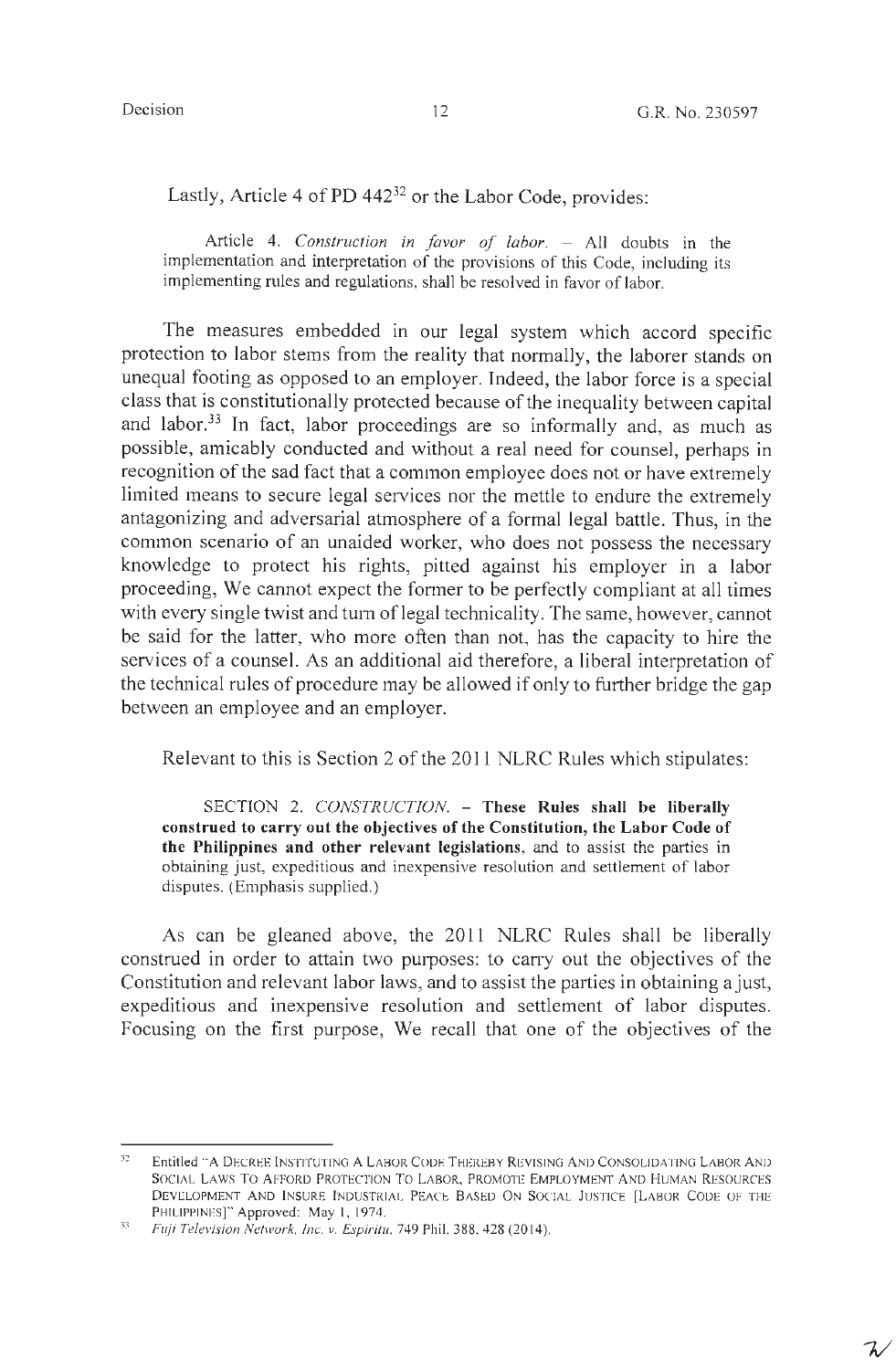$\mathcal{L}$ 

Constitution is to accord special protection to labor. With this, it would therefore be fitting to say that the rules shall be liberally interpreted in order to accord special protection to labor. Truly, those who have less in life, should have more in law.

In *Vicente v. Employees' Compensation Commission, <sup>34</sup>*the Court held:

The court takes this occasion to stress once more its abiding concern for the welfare of government workers, especially the humble rank and file, whose patience, industry, and dedication to duty have often gone unheralded, but who, in spite of very little recognition, plod on dutifully to perform their appointed tasks. It is for this reason that the sympathy of the law on social security is toward its beneficiaries, and the law, by its own terms, requires a construction of utmost liberality in their favor. It is likewise for this reason that the Court disposes of this case and ends a workingman's struggle for his just dues.<sup>35</sup> (Citation omitted)

Further, as explained by Prof. Azucena:

In carrying out and interpreting the Labor Code's provisions and its implementing regulations, the working man's welfare should be the primordial and paramount consideration. This kind of interpretation gives meaning and substance to the liberal and compassionate spirit of the law as provided for in Article 4 of the New Labor Code. The policy is to extend the decree's applicability to a greater number of employees to enable them to avail of the benefits under the law, in consonance with the State's avowed policy to give maximum aid and protection to labor.<sup>36</sup>

This is not to say however that the rules may never be relaxed in favor of the employer, and that every labor dispute will be automatically decided in favor of labor, thus:

Protection to labor and resolution of doubts in favor of labor cannot be pursued to the point of deliberately committing a miscarriage of justice. The right to obtain justice is enjoyed by all members of society, rich or poor, worker or manager, alien or citizen. Justice belongs to everyone. It is not to be blinded or immobilized by the fact of one's being economically underprivileged.  $x \times x^{37}$ 

In certain cases, of course, a liberal approach to the rules may be had even if it favors the employer. Such allowance, however, must be measured against standards stricter than that imposed against the worker, and only in compelling

<sup>34</sup>  271 Phil. 196 (1991).

*<sup>35</sup>*  Id. at 204.

<sup>36</sup>  CESARIO A. AZUCENA, JR., THE LABOR CODE WITH COMMENTS AND CASES, at 26. (2010 Ed.).

<sup>}7</sup>  Id. at. 27.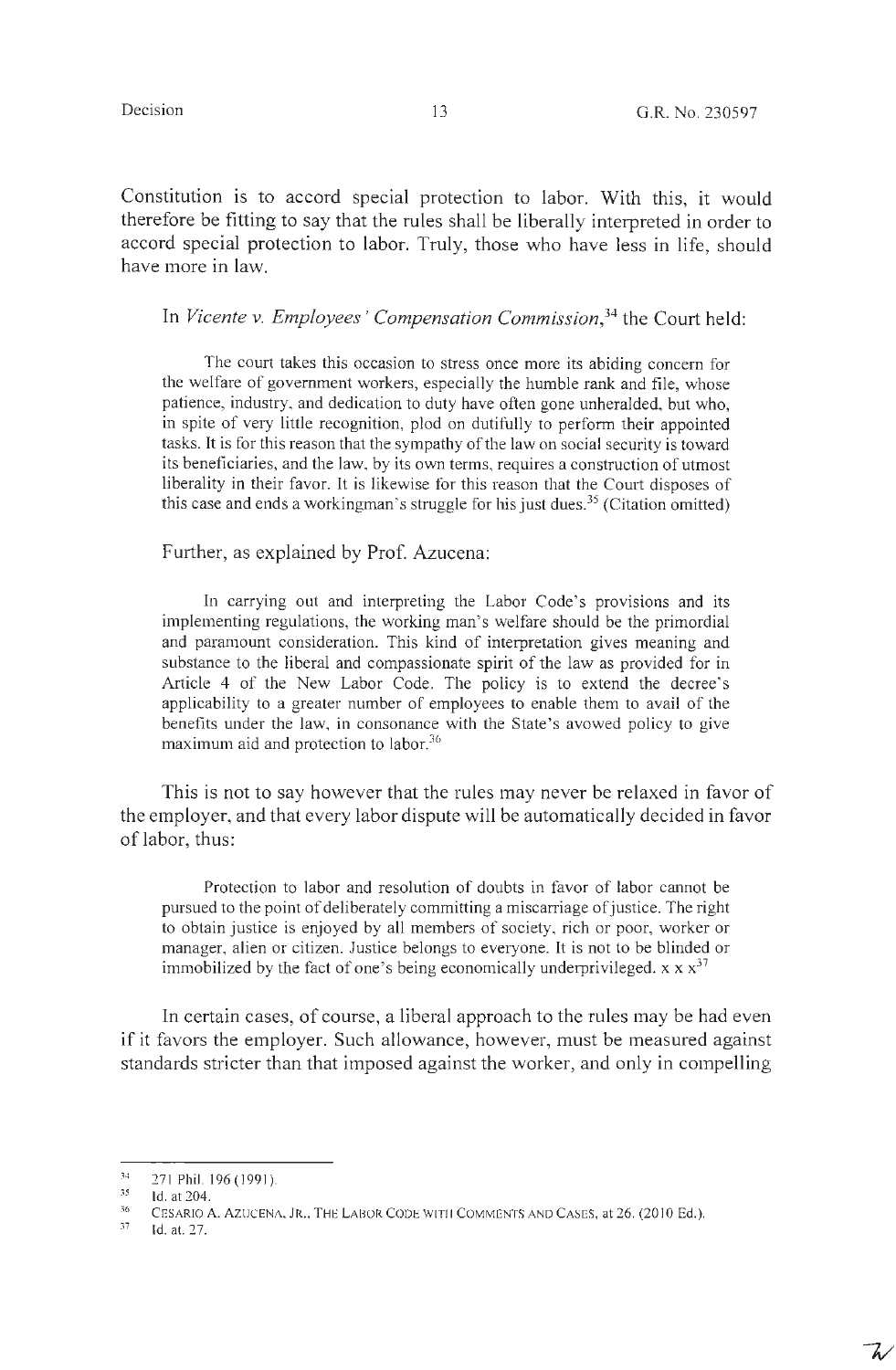$\bar{\gamma}$ 

and justified cases where the employer will definitely suffer injustice should such liberal interpretation be disallowed. Unfortunately for respondents, this is not the situation in the present case.

# **Reyes was illegally dismissed by RBSR.**

Going now to the substantial issue, contrary to the findings of both the NLRC and the CA, we find that Reyes was illegally dismissed.

In dismissing Reyes, the records bare that RBSR sent him the following: first, a document with the subject "Show Cause Order and Preventive Suspension"<sup>38</sup> dated March 22, 2013 part of which reads:

Last 12 February 2013, during the Regular Board Meeting, the Corporate Secretary sent to you SES Form 6G, Report on Crimes and Losses for the discrepancy of the purchase price of the stocks brought by some stockholders. You refused to receive said document up until the last day for reporting which is 22 February 2013 for the reason that the same was sent via electronic mail.

**xxxx** 

Your refusal to do your duty shows that you have failed to observe your principal function to oversee and coordinate the implementation of the Compliance System. Your delays in transaction and inaction despite repeated reminders to do your job have caused significant prejudice and damage to the Bank.

**xxxx** 

Please explain in writing within five  $(5)$  days from receipt of this Memorandum why you should not be held administratively accountable and liable for your failure or refusal to fulfill your duties as a Compliance Officer. Considering the gravity of the charge and in order to safeguard the integrity of the bank records and operations, you are hereby preventively suspended for a period of thirty (30) days without pay effective immediately. You are however allowed access to bank records to help explain your side.<sup>39</sup>

Based on this document, it would appear that Reyes was being charged with either willful disobedience or insubordination, or gross and habitual neglect of duty, both of which are just causes for termination of employment under the Labor Code.

<sup>38</sup>  CA *rollo,* pp. 104-105.

*<sup>39</sup>*  Id.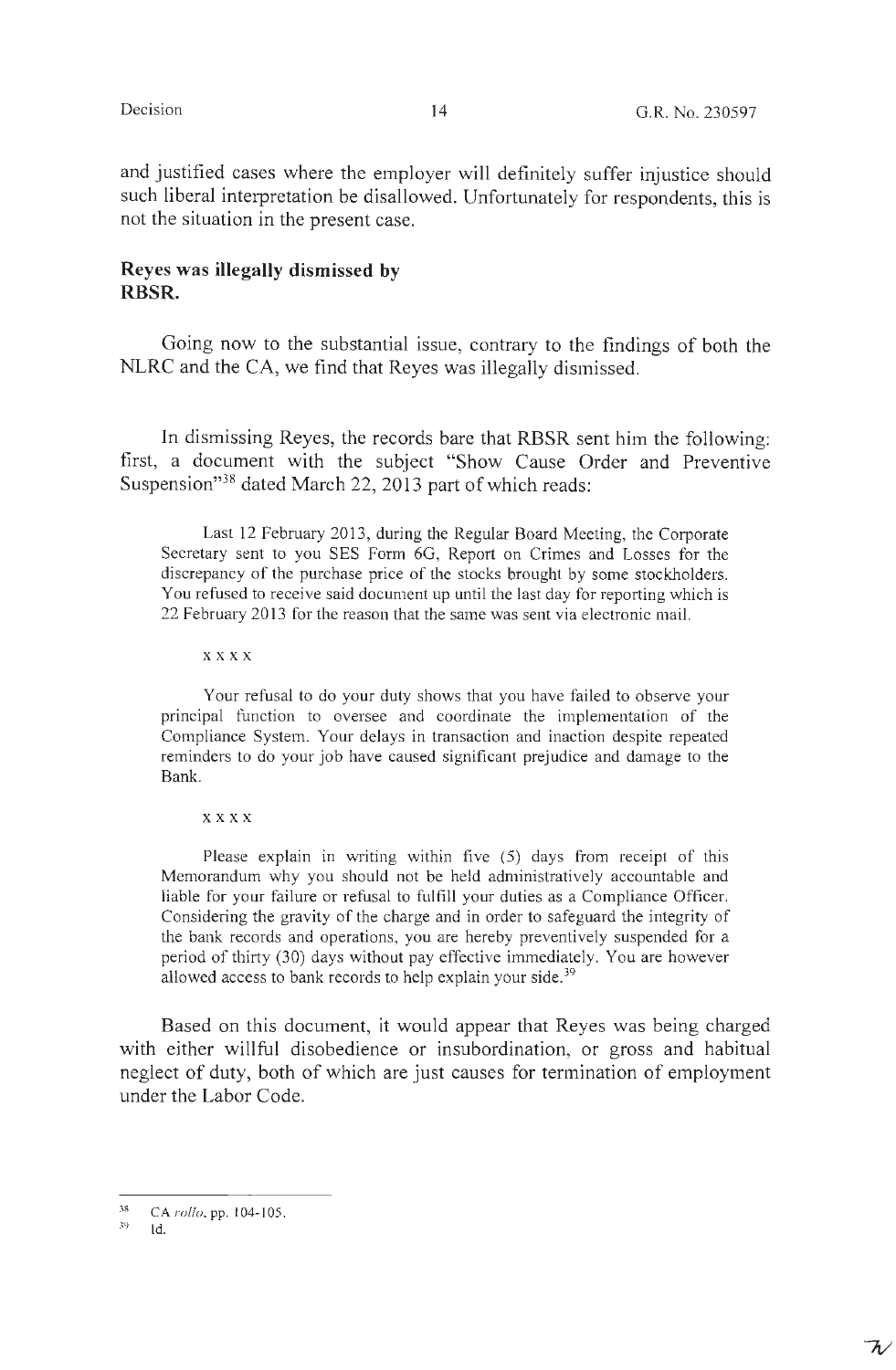ファ

Second, a document with the subject "Administrative Case"<sup>40</sup> dated April 4, 2013 which notified Reyes of a hearing scheduled on April 10, 2013.

Third, a document with the subject "Show Cause Order"<sup>41</sup> dated April 19, 2013 which partly states:

Please explain within five (5) days from receipt of this order why you should not be held administratively accountable and liable for your participation in the theft/misappropriation of the funds invested by and due to Mrs. Fidela M. Mañago with the Rural Bank of San Rafael and for covering up such anomaly/offense. 42

Interestingly, based on this show cause order, it would appear that the charges against Reyes changed from either disobedience or neglect, to commission of a crime or offense.

Lastly, Reyes was issued a "Notice of Termination"<sup>43</sup> dated April 26, 2013 which provides:

Please be informed that after due consideration of the documents, records, testimonies, and admissions regarding your administrative case, the gravity and number of offenses that you committed, the magnitude of the loss and damage to the Bank and its clients, and the nature and sensitivity of your position, management has decided that there is sufficient and just cause for your termination.

You were duly informed of the charges against you and given sufficient time within which to explain your side with access to records and documents of the Bank, yet you failed or refused to submit any explanation. Neither did you appear during the scheduled hearing. These omissions were also considered in deciding the administrative case/s against you.<sup>44</sup>

Book Five, Rule **XXIII,** Section 2 of the Omnibus Rules Implementing the Labor Code provides:

SECTION 2. *Standards of due process; requirements of notice.* - In all cases of termination of employment, the following standards of due process shall be substantially observed:

I. For termination of employment based on just causes as defined in Article 282 of the Code:

<sup>40</sup>  Id. at I 06.

 $41 -$ -12 Id. at 110.

Id.

<sup>43</sup>  44 Id. at 112.

Id.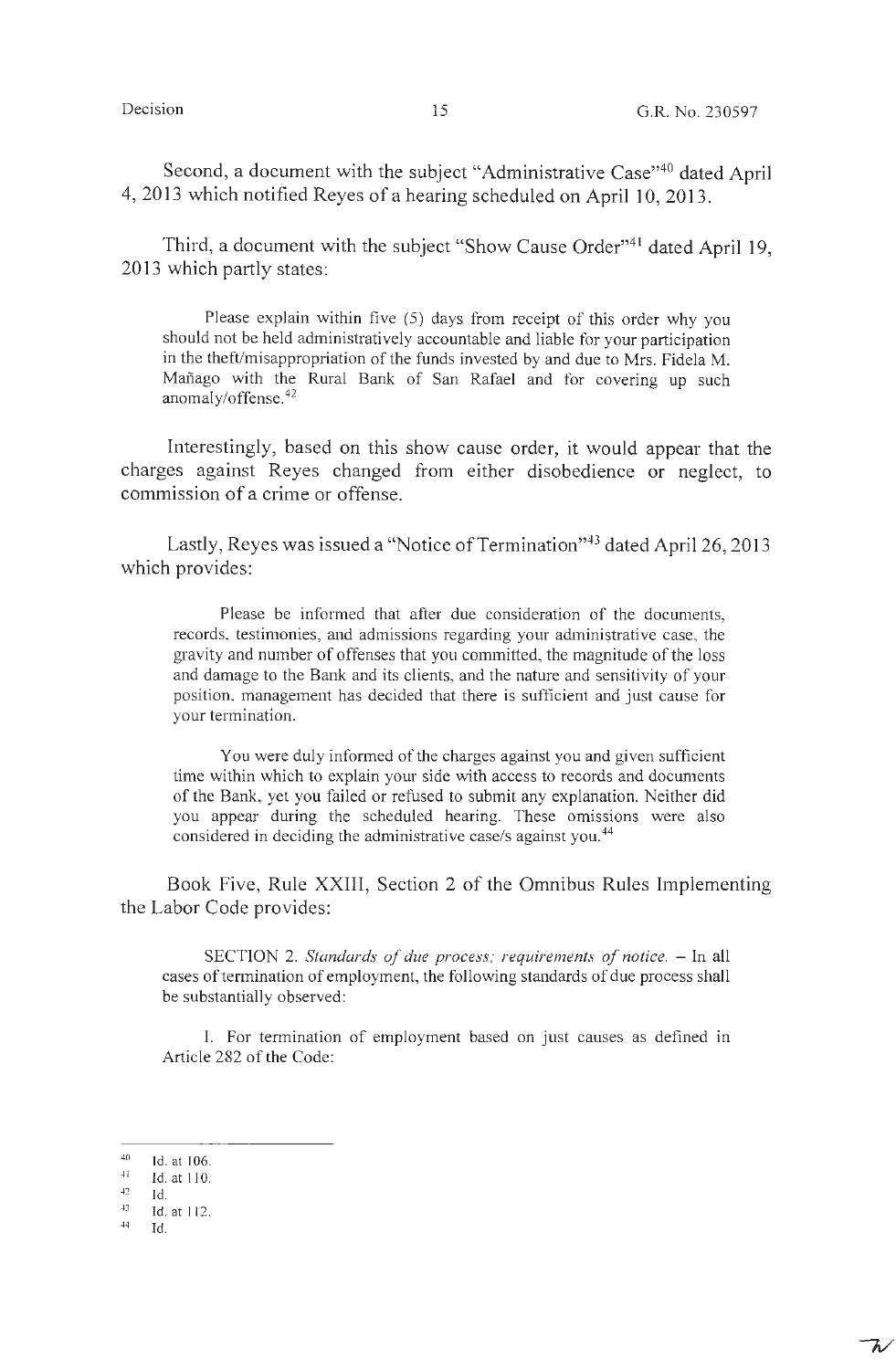$\mathcal{L}'$ 

(a) A written notice served on the employee specifying the ground or grounds for termination, and giving to said employee reasonable opportunity within which to explain his side;

(b)A hearing or conference during which the employee concerned, with the assistance of counsel if the employee so desires, is given opportunity to respond to the charge, present his evidence or rebut the evidence presented against him; and

( c) A written notice of tennination served on the employee indicating that upon due consideration of all the circumstances, grounds have been substantially established to justify his termination.

**xxxx** 

In *King of Kings Transport, Inc. v. Mamac*,<sup>45</sup> this concept of procedural due process in labor proceedings is further expounded:

To clarify, the following should be considered in terminating the services of employees:

(l)The first written notice to be served on the employees should contain the specific causes or grounds for termination against them, and a directive that the employees are given the opportunity to submit their written explanation within a reasonable period. "Reasonable opportunity" under the Omnibus Rules means every kind of assistance that management must accord to the employees to enable them to prepare adequately for their defense. This should be construed as a period of at least five (5) calendar days from receipt of the notice to give the employees an opportunity to study the accusation against them, consult a union official or lawyer, gather data and evidence, and decide on the defenses they will raise against the complaint. Moreover, in order to enable the employees to intelligently prepare their explanation and defenses, the notice should contain a detailed narration of facts and circumstances that will serve as basis for the charge against the employees. A general description of the charge will not suffice. Lastly, the notice should specifically mention which company rules, if any, are violated and/or which among the grounds under Art. 282 is being charged against the employees.

(2) After serving the first notice, the employers should schedule and conduct a hearing or conference wherein the employees will be given the opportunity to:  $(1)$  explain and clarify their defenses to the charge against them; (2) present evidence in support of their defenses; and (3) rebut the evidence presented against them by the management. During the hearing or conference, the employees are given the chance to defend themselves personally, with the assistance of a representative or counsel of their choice. Moreover, this conference or hearing could be used by the parties as an opportunity to come to an amicable settlement.

(3)After determining that termination of employment is justified, the employers shall serve the employees a written notice of termination indicating

<sup>45</sup>  553 Phil. 108 (2007).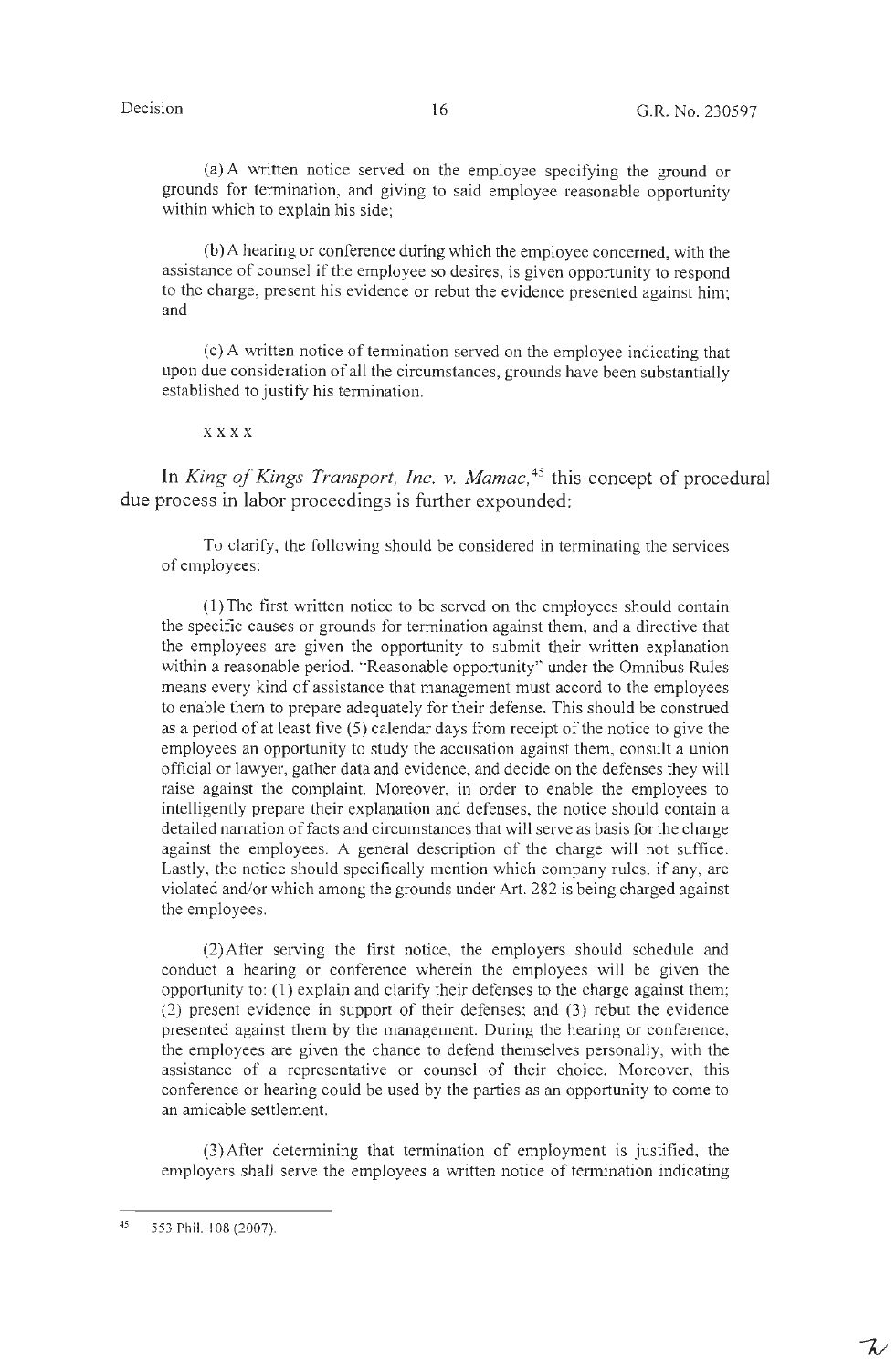${\cal X}$ 

that: (1) all circumstances involving the charge against the employees have been considered; and (2) grounds have been established to justify the severance of their employment.46 (Citations omitted.)

In the present case, while it is true that Reyes was given sufficient opportunity to explain his side during the investigation, the Court cannot help but notice the muddled and vague charges against him. Specifically, it cannot be determined with reasonable certainty on what grounds the charges pressed against Reyes were based on, and which ones were proven. While it would appear that Reyes was initially charged with insubordination or neglect of duty, the show cause order surprisingly accused him of participation in the alleged theft/misappropriation, and neither is there any showing that the same has been established nor is it specifically mentioned as the reason for his dismissal. Instead, the termination letter sent to Reyes, which is a mirror copy of the ones sent to Bognot and Eusebio, merely employed general and loose statements. Neither is there any mention of which specific rule or policy Reyes allegedly violated. Surely, this is not the kind of notice contemplated by the Labor Code and its implementing rules. In view of all the foregoing, the Court finds that respondents failed to comply with the due process requirements in dismissing Reyes.

Moving forward, We likewise find that there was no valid cause to dismiss Reyes.

The CA held:

With respect to petitioner Reyes – the Compliance Officer, it was his bounden duty to promptly certify the Report on Crimes and Losses detailing the irregularities; hence, for unjustifiably refusing to act on the report, as he should, he was validly terminated. xx x

x x x It is obvious that petitioner Reyes was foot-lagging on account of his complicity in the anomaly. As heretofore stated, an in-depth and independent investigation may still be made after the filing of the initial report. As We see it, there is no valid justification for petitioner Reyes' refusal to certify the report which, incidentally, is for the paramount interest of the bank. Thus, his act constitutes willful disobedience of a lawful order of his employer.  $x \times x^{47}$ 

In affirming the NLRC Decision which held Reyes' dismissal as valid, the CA considered Reyes' acts as willful disobedience, a just cause for the termination of an employee based on Article 297 (formerly Article 282) of the Labor Code.

We do not agree.

 $^{46}$  Id. at 115-116.

CA  $rollo$ , pp. 131-132.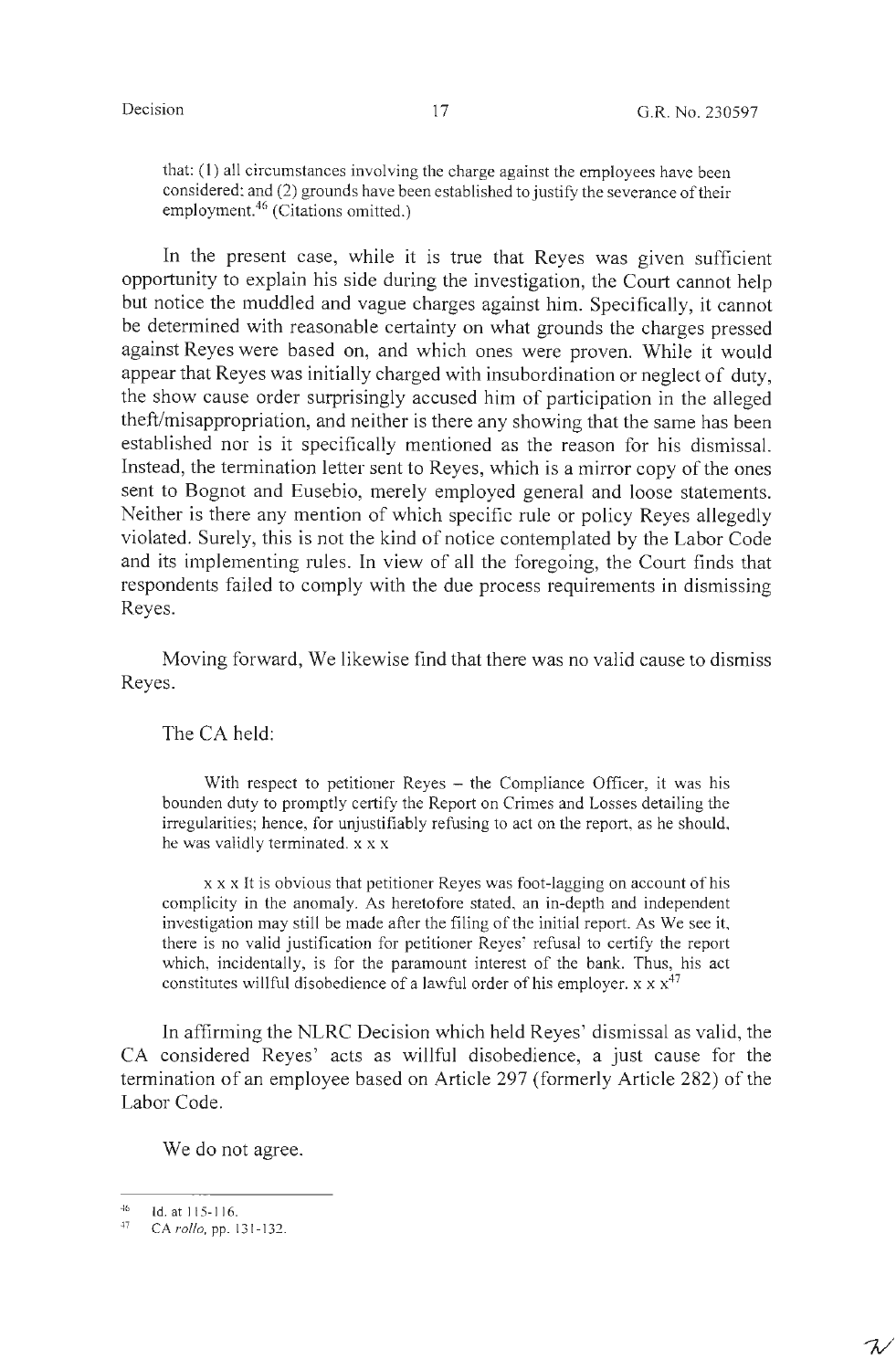$7/$ 

## In *Dongon v. Rapid Movers and Forwarders Co., Inc.*<sup>48</sup> this Court held:

For willful disobedience to be a ground, it is required that: *(a)* the conduct of the employee must be willful or intentional and *(b)* the order the employee violated must have been reasonable, lawful, made known to the employee, and must pertain to the duties that he had been engaged to discharge. Willfulness must be attended by a wrongful and perverse mental attitude rendering the employee's act inconsistent with proper subordination. In any case, the conduct of the employee that is a valid ground for dismissal under the *Labor Code* constitutes harmful behavior against the business interest or person of his employer. It is implied that in every act of willful disobedience, the erring employee obtains undue advantage detrimental to the business interest of the employer.<sup>49</sup>

In the present case, there is no question that Reyes' refusal to certify the Report on Crimes and Losses was intentional. This is clearly disobedience. However, we find that the same is not attended by a wrongful and perverse mental attitude which warrants the ultimate penalty of dismissal.

A review of the findings below will reveal that Reyes refused to certify said report based on his honest assessment that the report cannot be completely validated for lack of material data and evidence. Indeed, as found by the CA:

As a consequence, in compliance with the Manual of Regulations for Banks (MORB) mandating the prompt report of the anomaly to the Bangko Sentral ng Pilipinas (BSP), the Board of Directors of respondent RBSR approved a Report on Crimes and Losses describing the manner of the irregularities committed, and directed petitioner Reyes  $-$  as Compliance Officer  $-$  to certify the same as part of the requirement. **However, Reyes refused to make the attestation on the reasoning that no independent investigation was conducted and that he cannot completely validate the report for lack of material data and evidence.** 50 (Citations omitted.) (Emphasis supplied).

This assertion finds support in Memorandum No. 2013-020<sup>51</sup> dated February 14, 2013, and Memorandum No. 2013-022<sup>52</sup> dated February 22, 2013, both sent by Reyes to no less than the officers and directors of **RBSR.** In these Memoranda, Reyes noted several deficiencies in the report and even made recommendations **in** order to make the same compliant with BSP regulations. In the Court's view, this betrays respondents' claim that Reyes was involved in the theft/misappropriation allegedly committed by Bognot and Eusebio.

Respondents counter Reyes' defense by saying:

Petitioner Reyes alleged that there was no personal investigation and judgment independent from the Audit Committee or from the Management, and

<sup>48</sup>  716 Phil. 533 (2013).

<sup>49</sup>  Id. at 543-544.

<sup>50</sup>  CA *rollo,* p. 123.

<sup>51</sup> Id. at 5 I.

<sup>52</sup>  Id. at. 52.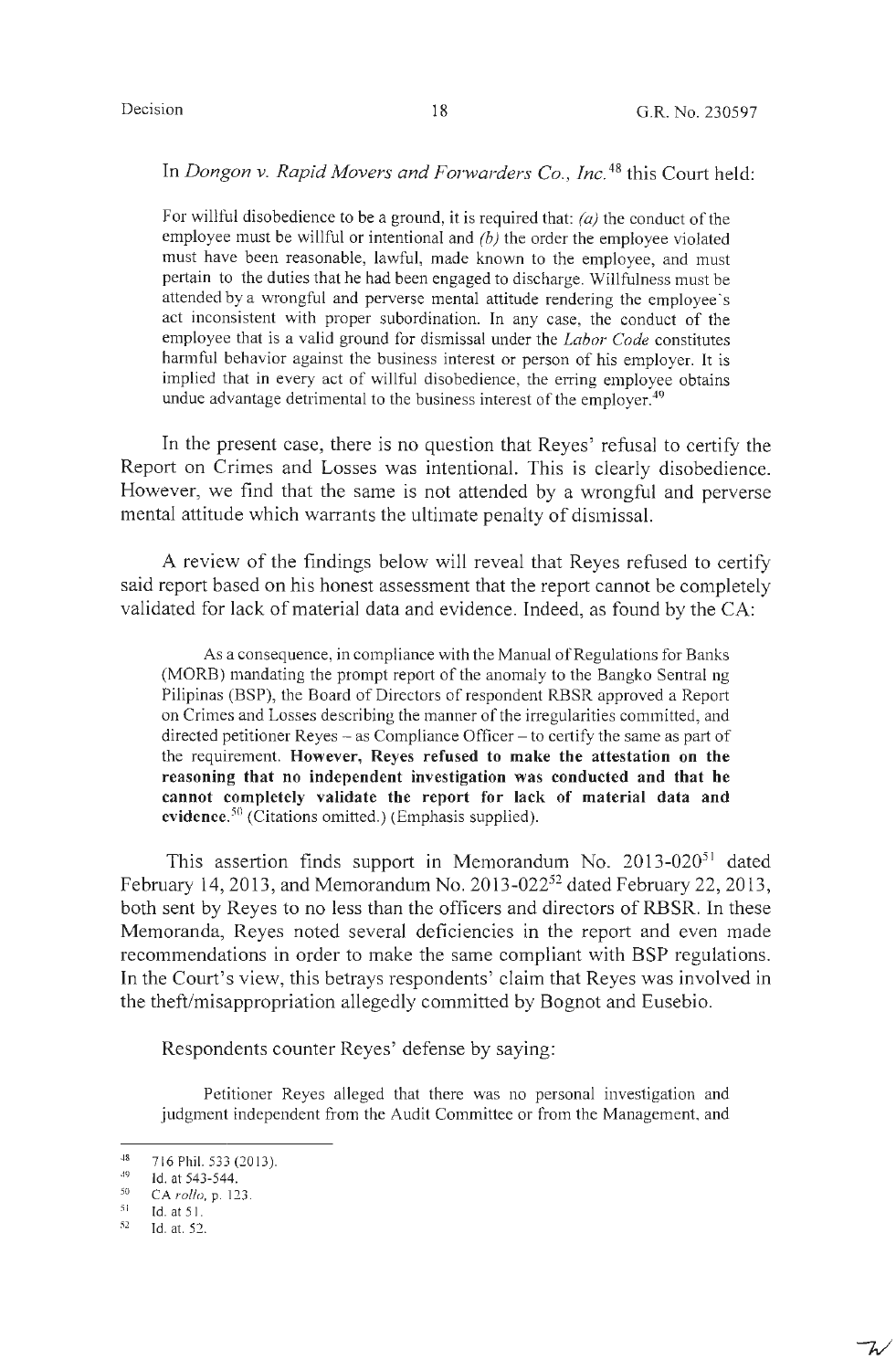that the data and evidence were lacking to satisfy a conclusion for the reporting of the discrepancy, so he refused to file the Crimes and Losses Report. However, in Circular No. 587, Series of 2007, xx x Subsection Xl62.4 (d.2) states that "where a thorough investigation and evaluation is necessary to complete the report, an initial report submitted within the deadline may be accepted: Provided that a complete report is submitted not later than twenty (20) calendar days from termination of investigation." Thus, his refusal is a gross negligence of his duties and obligations. Otherwise, he could have submitted an initial report and made his *personal investigation and judgment independent from the Audit Committee or from the Management* and submitted the same within the period mentioned.<sup>53</sup>

The Court recognizes that there is reason for respondents' disappointment, even infuriation, over Reyes and his actions. Surely, no employer would find pleasure in a disobedient employee. Be that as it may, imposing the ultimate penalty of dismissal for such action  $-$  which, as already mentioned, obtains justification - and for such single instance, is simply too harsh and downright unlawful. Besides, what is the penalty for the late submission of the report? A miniscule monetary fine of  $\overline{P}150.00$  to  $\overline{P}450.00$  per day of delay.<sup>54</sup> Of course, this is not to encourage non-compliance with bank regulations, but is only mentioned to further highlight the point that the penalty of dismissal imposed upon Reyes was terribly disproportionate to his alleged infraction.

As a final note, it may be well to reiterate Justice Bellosillo's insightful observation in *Alhambra Industries, Inc. v. National Labor Relations Commission: <sup>55</sup>*

TODAY employment is no longer just an ordinary human activity. For most families the main source of their livelihood, employment has now leveled off with property rights which no one may be deprived of without due process of law.

Termination of employment is not anymore a mere cessation or severance of contractual relationship but an economic phenomenon affecting members of the family. This explains why under the broad principles of social justice the dismissal of employees is adequately protected by the laws of the state.  $x x x^{56}$ 

**WHEREFORE,** the Petition is hereby **GRANTED.** The July 22, 2016 Decision of the Court of Appeals and March 8, 2017 Resolution in CA-G.R. SP No. 139099, are **REVERSED** and **SET ASIDE.** The February 24, 2014 Decision of the Labor Arbiter in NLRC Case No. RAB-III-03-19924-13, is **REINSTATED** with a **MODIFICATION** in that petitioner Ariel M. Reyes' backwages shall be computed from the time of dismissal up to the finality of this Decision. All other matters not otherwise modified stand.

<sup>53</sup>  *Rollo, p.123.* 

<sup>54</sup>  Section 171, Manual of Regulations for Banks (2018).

*<sup>55</sup>*  308 Phil. 249 (1994).

*<sup>56</sup>*  Id. at 250.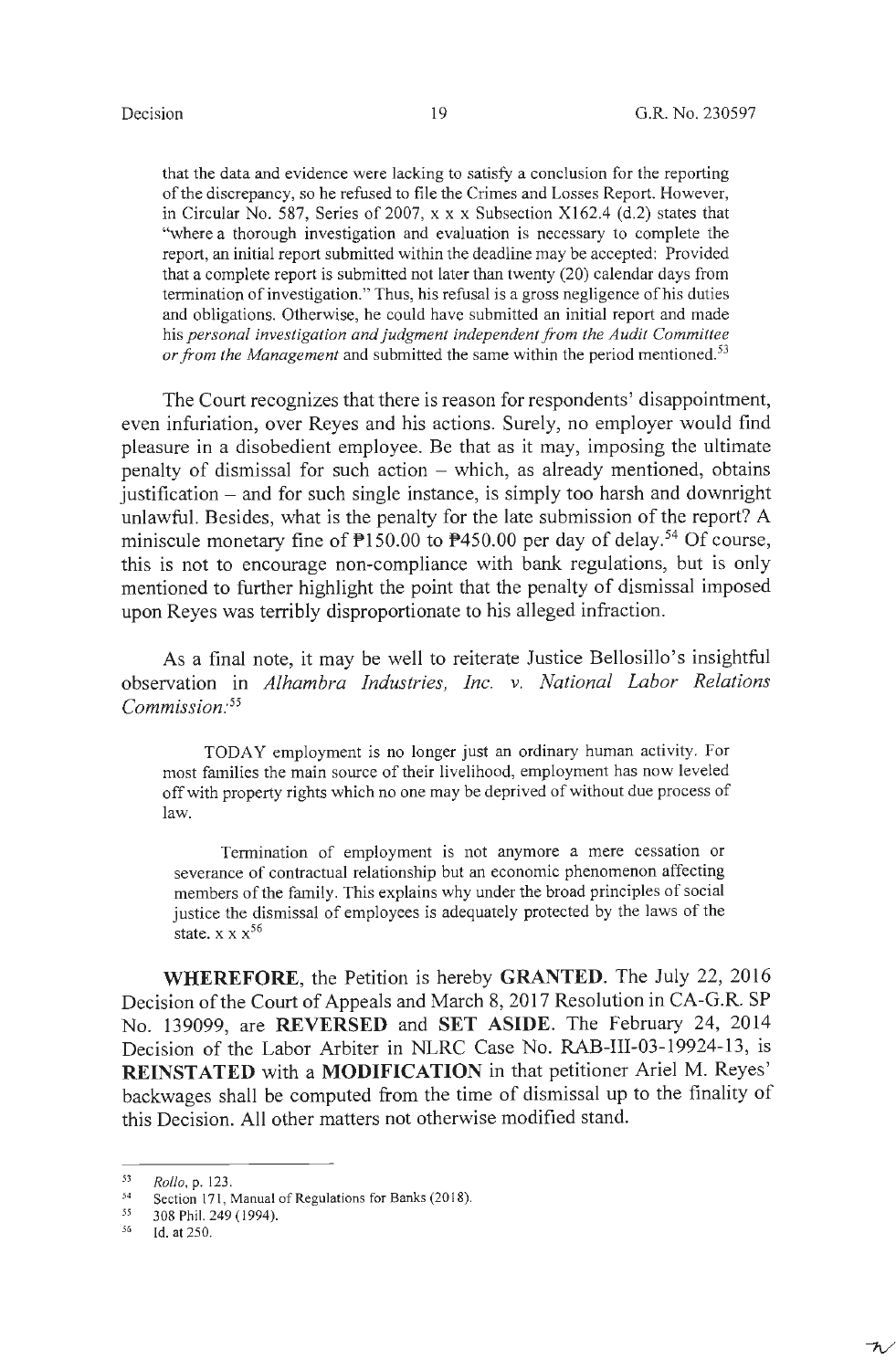**SO ORDERED.** 

**RAMO ANDO** *Associate Justice* 

WE CONCUR:

On official leave. **ESTELA M. PERLAS-BERNABE**  *Senior Associate Justice* 

**RODII** DA pciate Justice

RICARD . **ROSARIO** Associate Justice

*'-tW/*  **JQSE MIDAS P. MARQUEZ** *JQSE MIDAS P. MARC*<br>*Associate Justice*